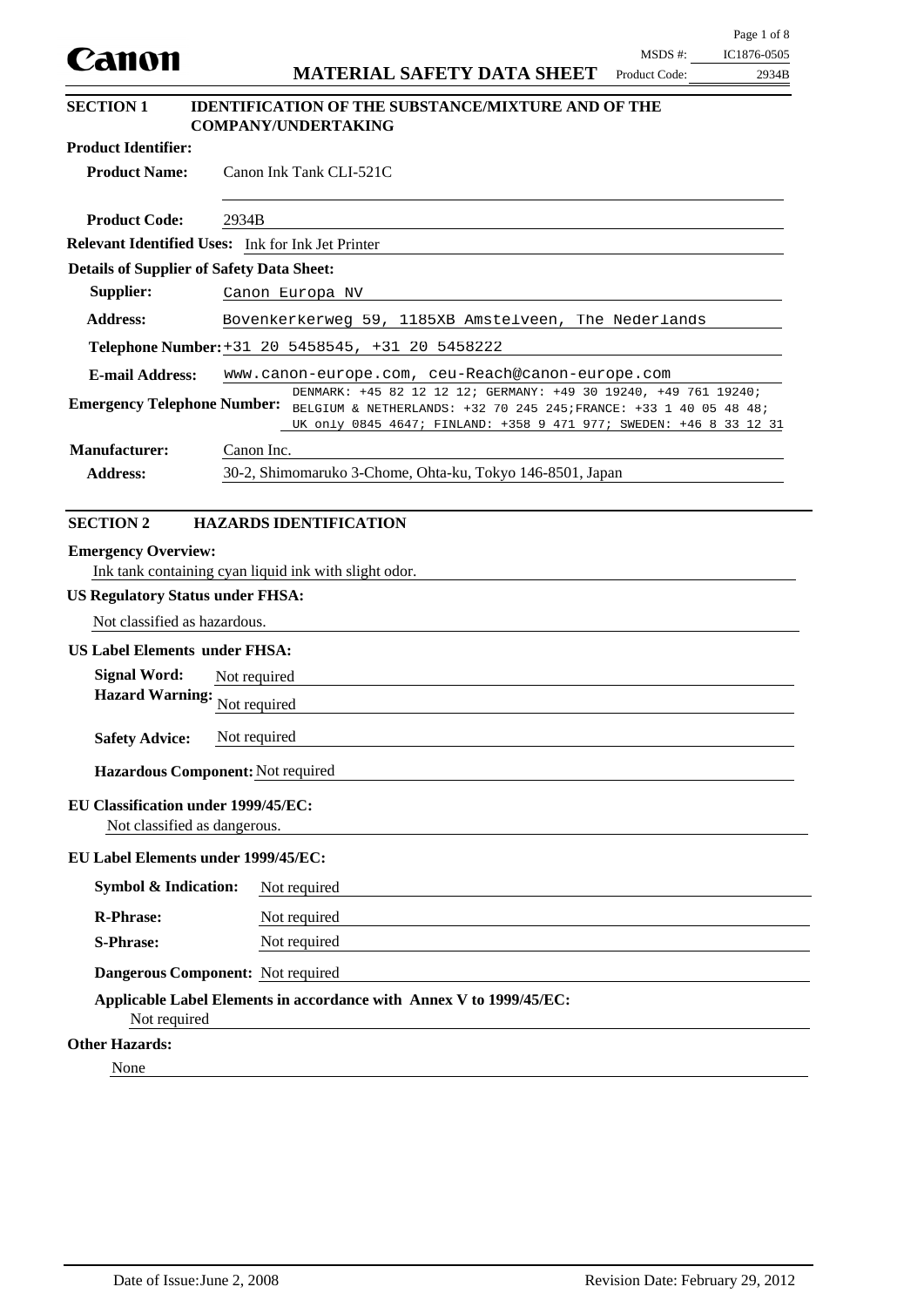

# **MATERIAL SAFETY DATA SHEET**

Page 2 of 8 MSDS #: IC1876-0505

Product Code:

# 2934B

### **SECTION 3 COMPOSITION/INFORMATION ON INGREDIENTS**

| Ingredient(s):<br><b>Chemical Name/</b><br><b>Generic Name</b> | $CAS$ #/<br>EC#              | Concentration/<br>Concentration<br>Range (%) | EU Classification according to<br>67/548/EEC<br>Symbol/<br><b>Indication of Danger</b> | $R$ -Phrase <sup>*1</sup> | EU Classification according to<br>(EC) No 1272/2008<br><b>Hazard Class/</b><br><b>Category Code</b> | Hazard<br>Statement*1 | Note to<br>Other<br>Hazards <sup>*2</sup> |
|----------------------------------------------------------------|------------------------------|----------------------------------------------|----------------------------------------------------------------------------------------|---------------------------|-----------------------------------------------------------------------------------------------------|-----------------------|-------------------------------------------|
| Glycerin                                                       | $56 - 81 - 5/$<br>200-289-5  | $5 - 10$                                     | None                                                                                   | None                      | None                                                                                                | None                  | (1)                                       |
| Ethylene urea                                                  | $120 - 93 - 4/$<br>204-436-4 | $5 - 10$                                     | Xi / Irritant                                                                          | R36                       | Eye Irrit. 2                                                                                        | H319                  |                                           |
| Substituted<br>Phthalocyanine salt                             | Confidential                 | $1 - 5$                                      | Xi / Irritant                                                                          | R41                       | Eye Dam. 1                                                                                          | H318                  |                                           |
| Substituted<br>Phthalocyanine salt                             | Confidential                 | $1 - 5$                                      | Xi / Irritant                                                                          | R41<br>R52/53             | Eye Dam. 1<br>Aquatic Chronic 3                                                                     | H318<br>H412          |                                           |
| Glycol                                                         | Confidential                 | $5 - 10$                                     | None                                                                                   | None                      | None                                                                                                | None                  |                                           |
| Glycol                                                         | Confidential                 | $5 - 10$                                     | None                                                                                   | None                      | None                                                                                                | None                  |                                           |
| Water                                                          | 7732-18-5 /<br>231-791-2     | $60 - 80$                                    | None                                                                                   | None                      | None                                                                                                | None                  |                                           |
|                                                                |                              |                                              |                                                                                        |                           |                                                                                                     |                       |                                           |
|                                                                |                              |                                              |                                                                                        |                           |                                                                                                     |                       |                                           |
|                                                                |                              |                                              |                                                                                        |                           |                                                                                                     |                       |                                           |

\*1 Full texts of R-phrase(s) and Hazard statement(s) are listed in SECTION 16

 $*2$  The following substance(s) is (are) marked with (1), (2) and/or (3)

(1) Substance for which Occupational Exposure Limit(s) is (are) established (See SECTION 8)

(2) PBT substance or vPvB substance under Regulation (EC) No 1907/2006

(3) Substance listed in Candidate List of SVHC for Authorisation under Regulation (EC) No 1907/2006

#### **Carcinogen(s):**

No component of this ink is listed as a human carcinogen or a potential carcinogen in IARC Monographs, NTP, OSHA regulations or Part 3 of Annex VI to Regulation (EC) No 1272/2008.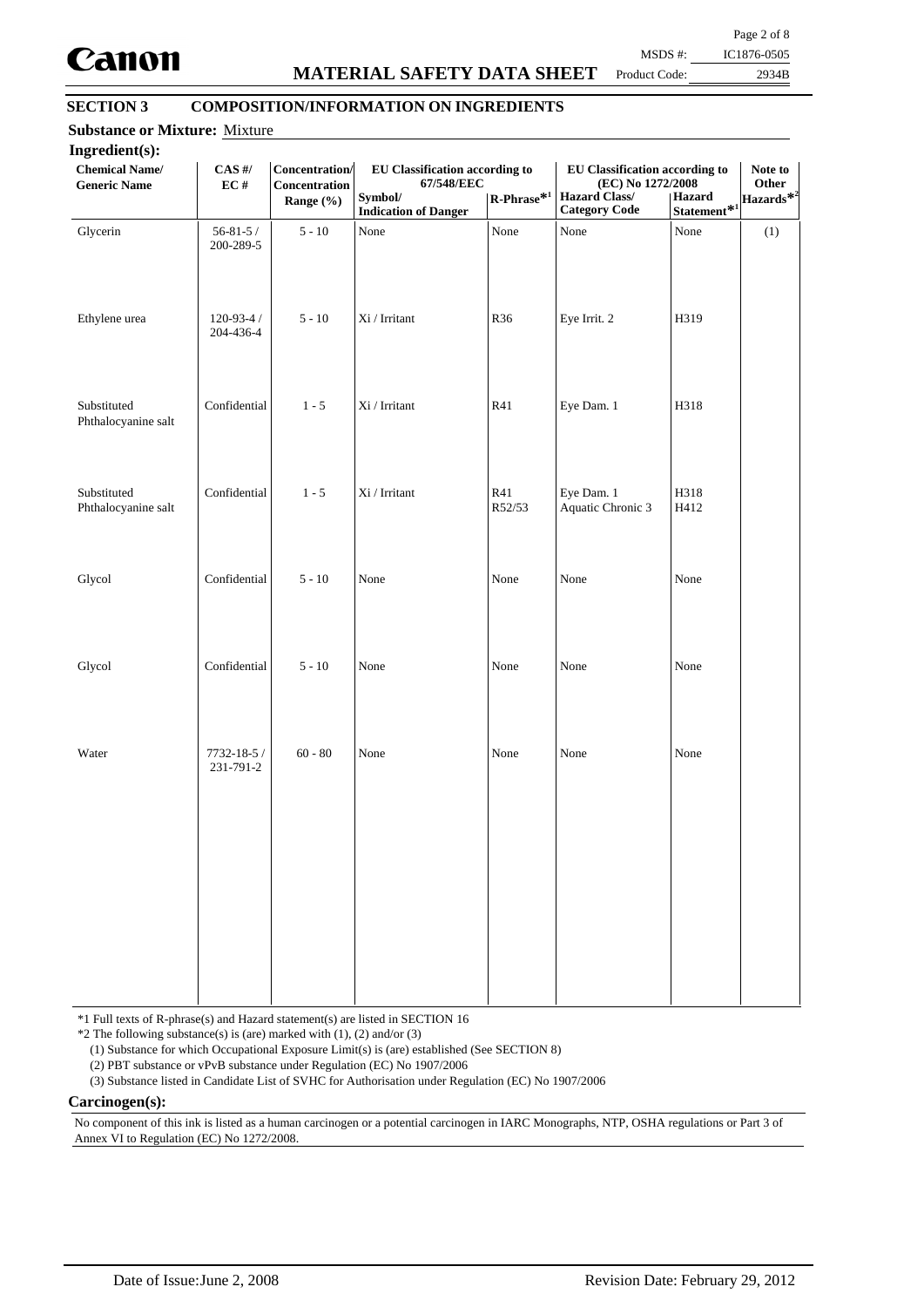

| Canon                                                                                                         | MSDS #:       | IC1876-0505 |
|---------------------------------------------------------------------------------------------------------------|---------------|-------------|
| <b>MATERIAL SAFETY DATA SHEET</b>                                                                             | Product Code: | 2934B       |
| <b>FIRST AID MEASURES</b><br><b>SECTION 4</b>                                                                 |               |             |
| <b>First Aid Measures:</b><br><b>Inhalation:</b>                                                              |               |             |
| If symptoms are experienced, move victim to fresh air and obtain medical advice.                              |               |             |
| <b>Ingestion:</b>                                                                                             |               |             |
| Rinse mouth. Give one or two glasses of water.                                                                |               |             |
| If irritation or discomfort occurs, obtain medical advice immediately.                                        |               |             |
| Skin:                                                                                                         |               |             |
| Wash with water and soap or mild detergent.                                                                   |               |             |
| If irritation persists, obtain medical advice.                                                                |               |             |
| Eye:                                                                                                          |               |             |
| Immediately flush with lukewarm, gently flowing water for 5 minutes or until the chemical is removed.         |               |             |
| If irritation persists, obtain medical advice immediately.                                                    |               |             |
| Most Important Symptoms and Effects, both Acute and Delayed:                                                  |               |             |
| <b>Inhalation:</b>                                                                                            |               |             |
| No adverse effects are expected under intended use.                                                           |               |             |
| Over exposure to vapor or mist may cause respiratory tract irritation, cough, dizziness, drowsiness, headache |               |             |
| and nausea.                                                                                                   |               |             |
| <b>Ingestion:</b>                                                                                             |               |             |
| May cause abdominal pain, diarrhea, dizziness, drowsiness, dullness, headache, nausea and vomiting.           |               |             |
| Skin:                                                                                                         |               |             |
| May cause mild irritation and no sensitization. (See SECTION 11)                                              |               |             |
| Eye:                                                                                                          |               |             |
| May cause minimal irritation. (See SECTION 11)                                                                |               |             |
| <b>Chronic Effects:</b>                                                                                       |               |             |
| Not identified                                                                                                |               |             |
| Indication of Any Immediate Medical Attention and Special Treatment Needed:                                   |               |             |
| None                                                                                                          |               |             |
| <b>SECTION 5</b><br><b>FIRE FIGHTING MEASURES</b>                                                             |               |             |
|                                                                                                               |               |             |
| <b>Extinguishing Media:</b>                                                                                   |               |             |
| <b>Suitable Extinguishing Media:</b>                                                                          |               |             |
| $CO2$ , water, foam or dry chemicals                                                                          |               |             |
| <b>Unsuitable Extinguishing Media:</b>                                                                        |               |             |
| None                                                                                                          |               |             |
| <b>Special Hazards:</b>                                                                                       |               |             |

None

#### **Hazardous Combustion Products:**

CO,  $CO<sub>2</sub>$ , NOx and SOx

#### **Advice for Fire-fighters:**

None

#### **SECTION 6 ACCIDENTAL RELEASE MEASURES**

**Personal Precautions, Protective Equipment and Emergency Procedures:**

Avoid contact with skin, eyes and clothing.

#### **Environmental Precautions:**

Do not release to sewer, surface water or ground water.

#### **Methods and Material for Containment and Cleaning Up:**

Wipe off with wet cloth or paper.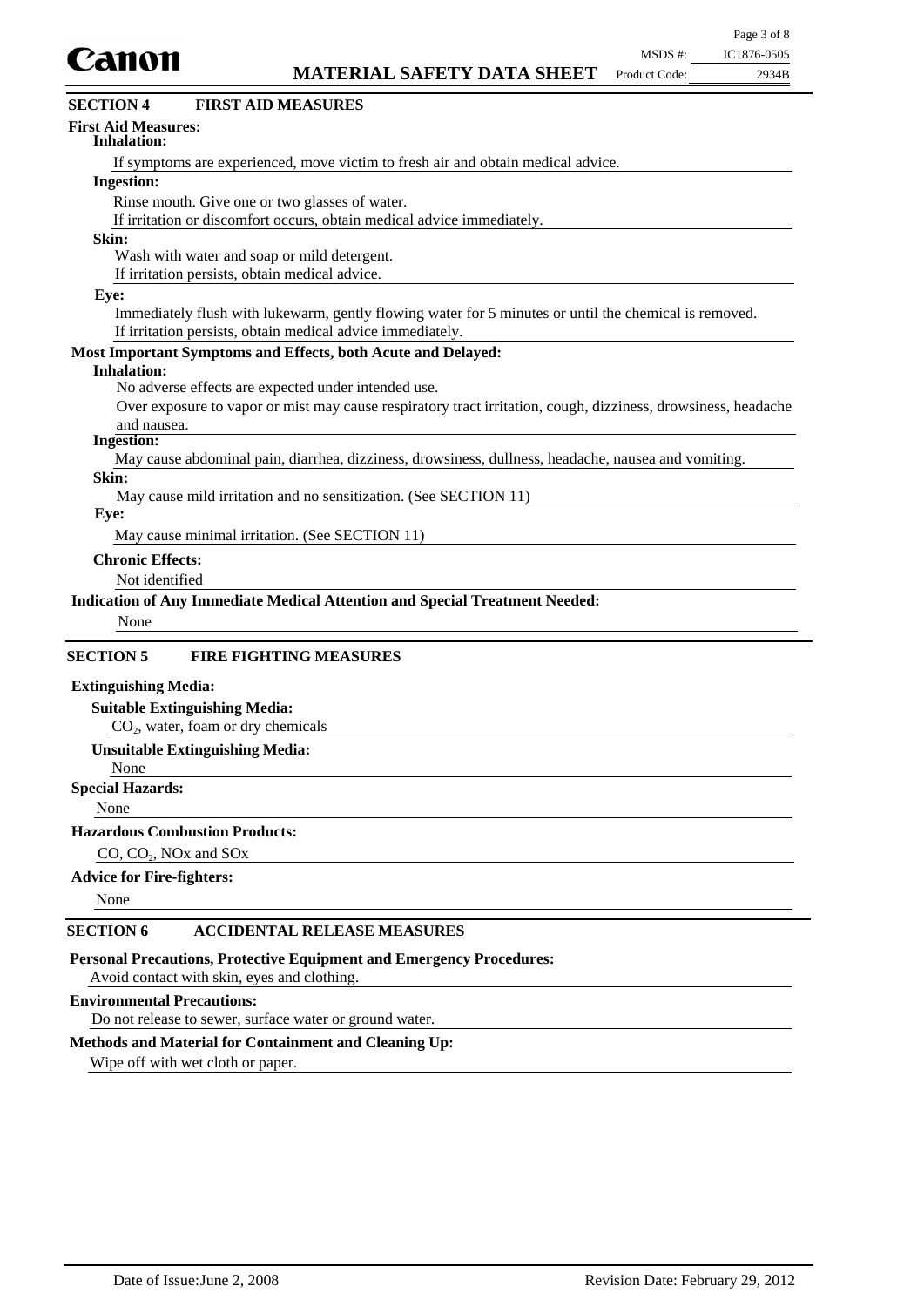|                                       |                                                                      |               | Page 4 of 8 |
|---------------------------------------|----------------------------------------------------------------------|---------------|-------------|
| Canon                                 |                                                                      | MSDS #:       | IC1876-0505 |
|                                       | <b>MATERIAL SAFETY DATA SHEET</b>                                    | Product Code: | 2934B       |
| <b>SECTION 7</b>                      | <b>HANDLING AND STORAGE</b>                                          |               |             |
| <b>Precautions for Safe Handling:</b> |                                                                      |               |             |
|                                       | Use with adequate ventilation.                                       |               |             |
|                                       | Avoid contact with skin, eyes and clothing.                          |               |             |
|                                       | In case of contact, wash out the contaminated area immediately.      |               |             |
|                                       | <b>Conditions for Safe Storage, Including Any Incompatibilities:</b> |               |             |
| Keep in a cool and dry place.         |                                                                      |               |             |
| Protect from sunlight.                |                                                                      |               |             |
|                                       | Keep out of the reach of children.                                   |               |             |
| <b>Specific End Uses:</b>             |                                                                      |               |             |
| Ink for Ink Jet Printer.              |                                                                      |               |             |

For more information, please refer to the instruction of this product.

#### **SECTION 8 EXPOSURE CONTROLS / PERSONAL PROTECTION**

| <b>Control Parameters:</b> | <b>USA</b><br><b>OSHA PEL</b>                                                                                  | <b>ACGIHTLV</b>                            | ${\bf EU}$ OEL  |
|----------------------------|----------------------------------------------------------------------------------------------------------------|--------------------------------------------|-----------------|
| Product (Ink)              | Not established                                                                                                | Not established                            | Not established |
| Glycerin                   | Glycerin mist:<br>TWA 15 mg/m <sup>3</sup><br>(Total dust)<br>TWA 5 $\mathrm{mg/m}^3$<br>(Respirable fraction) | Glycerin mist:<br>TWA 10 mg/m <sup>3</sup> | Not established |
|                            |                                                                                                                |                                            |                 |
|                            |                                                                                                                |                                            |                 |

**Exposure Controls:**

**Engineering Controls:** No special ventilation equipment is needed under intended use of this product. **Individual Protection Measures:**

Eye/Face Protection:  $\Box$  Required  $\boxtimes$  Not Required

 $\Box$  Required  $\boxtimes$  Not Required **Skin Protection:**

**Respiratory Protection:** □ Required ⊠ Not Required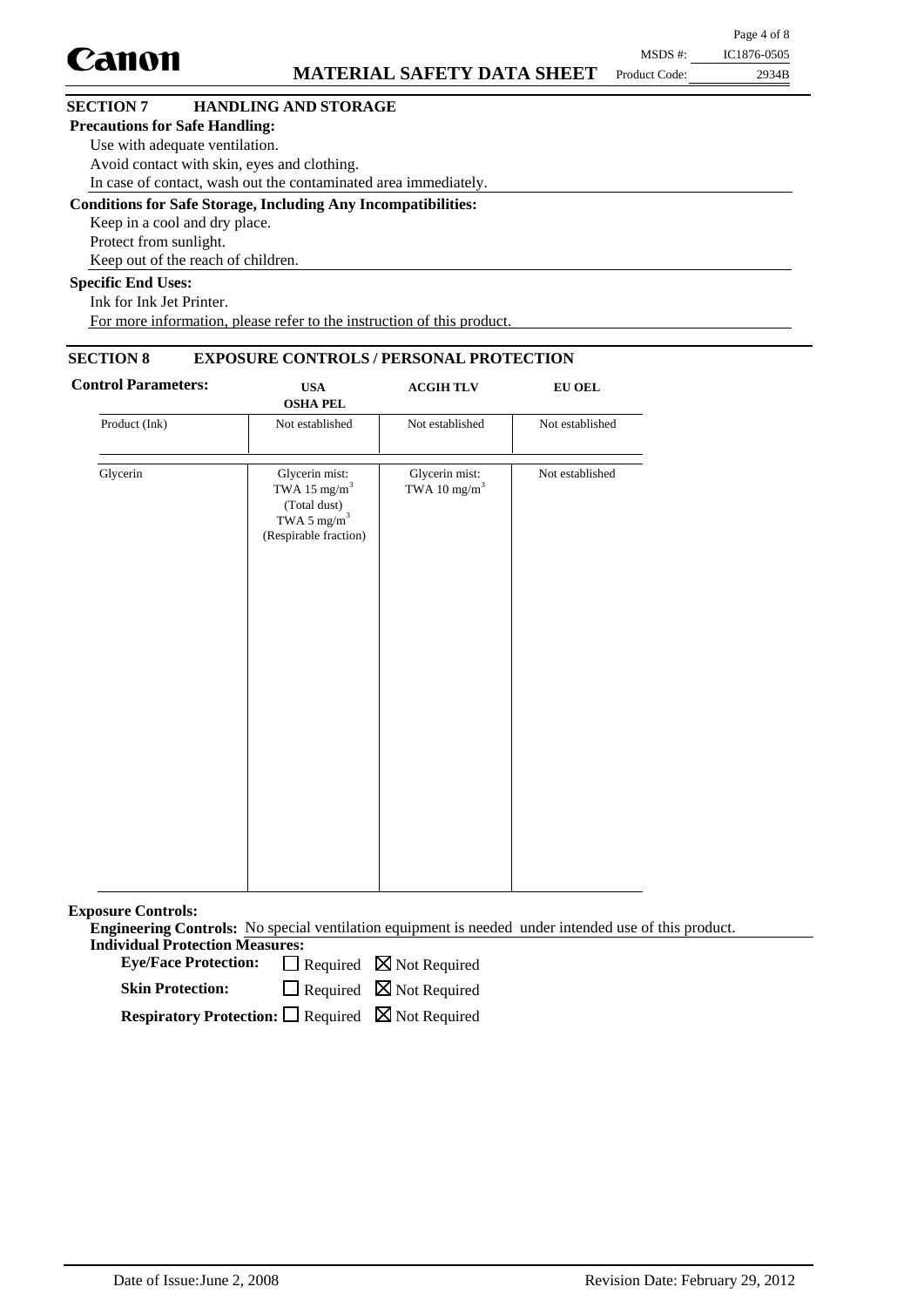Page 5 of 8

Product Code:

```
2934B
MSDS #: IC1876-0505
```
# **SECTION 9 PHYSICAL AND CHEMICAL PROPERTIES**

| <b>Information on Basic Physical and Chemical Properties:</b>  |                                    |
|----------------------------------------------------------------|------------------------------------|
| Appearance:                                                    | Cyan liquid                        |
| Odor:                                                          | Slight odor                        |
| pH:                                                            | $7 - 10$                           |
| Melting Point/Freezing Point (°C):                             | Not available                      |
| <b>Initial Boiling Point and</b><br><b>Boiling Range (°C):</b> | Not available                      |
| Flash Point(°C):                                               | None (Estimate)                    |
| <b>Evaporation Rate:</b>                                       | Not available                      |
| <b>Flammability:</b>                                           | Neither flammable nor combustible. |
| <b>Upper/Lower Flammable or</b><br><b>Explosive Limits:</b>    | Not available                      |
| <b>Vapor Pressure:</b>                                         | Not available                      |
| <b>Vapor Density:</b>                                          | Not available                      |
| <b>Relative Density:</b>                                       | $1.0 - 1.1$                        |
| <b>Water Solubility:</b>                                       | Miscible                           |
| <b>Fat Solubility:</b>                                         | Not available                      |
| Partition Coefficient (n-Octanol/Water): Not available         |                                    |
| Auto-ignition Temperature (°C):                                | Not available                      |
| Decomposition Temperature(°C):                                 | Not available                      |
| Viscosity (mPa s):                                             | $1 - 5$                            |
| <b>Explosive Properties:</b>                                   | None (Estimate)                    |
| <b>Oxidizing Properties:</b>                                   | None (Estimate)                    |
| <b>Other Information:</b>                                      | Not available                      |
| <b>SECTION 10</b><br><b>STABILITY AND REACTIVITY</b>           |                                    |
| <b>Reactivity:</b><br>None                                     |                                    |
| $\boxtimes$ Stable<br><b>Chemical Stability:</b>               | $\Box$ Unstable                    |
| <b>Possibility of Hazardous Reactions: None</b>                |                                    |
|                                                                |                                    |

Hazardous Decomposition Products: CO, CO<sub>2</sub>, NO<sub>x</sub> and SO<sub>x</sub>

**Incompatible Materials:** Acids, bases, oxidizing materials and reducing agents

**Conditions to Avoid:** None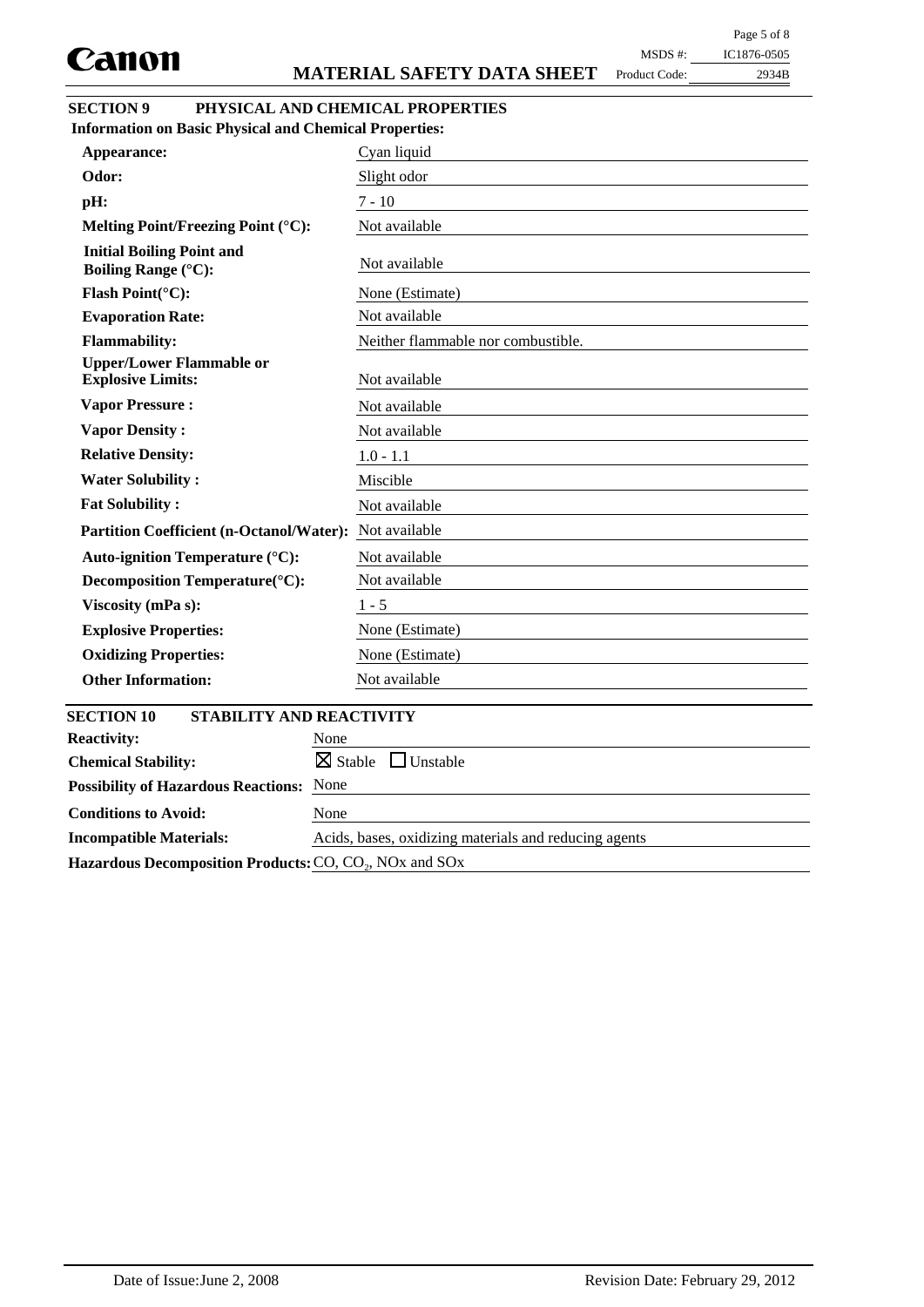

| иш ун                                          | <b>MATERIAL SAFETY DATA SHEET</b>                     | Product Code: | 2934B |
|------------------------------------------------|-------------------------------------------------------|---------------|-------|
| <b>SECTION 11</b>                              | <b>TOXICOLOGICAL INFORMATION</b>                      |               |       |
| <b>Information on Toxicological Effects:</b>   |                                                       |               |       |
| <b>Acute Toxicity:</b><br>Inhalation:          |                                                       |               |       |
|                                                |                                                       |               |       |
| Not available                                  |                                                       |               |       |
| <b>Ingestion:</b>                              |                                                       |               |       |
| Not available                                  |                                                       |               |       |
| <b>Corrosivity/Irritation:</b>                 |                                                       |               |       |
| Skin:                                          |                                                       |               |       |
| Mild irritant (rabbit)                         |                                                       |               |       |
|                                                | OECD Guidelines No. 404 (2002), 2004/73/EC Method B4  |               |       |
| Eye:                                           |                                                       |               |       |
| Minimal irritant (rabbit)                      |                                                       |               |       |
|                                                | OECD Guidelines No. 405 (2002), 2004/73/EC Method B5  |               |       |
| <b>Sensitization:</b>                          |                                                       |               |       |
| Skin:                                          |                                                       |               |       |
| Non-sensitizer (mouse)                         |                                                       |               |       |
|                                                | OECD Guidelines No. 429 (2002), 2004/73/EC Method B42 |               |       |
| <b>Repeated Dose Toxicity:</b>                 |                                                       |               |       |
| Not available                                  |                                                       |               |       |
| <b>Carcinogenicity:</b>                        |                                                       |               |       |
| Not available                                  |                                                       |               |       |
| Mutagenicity:                                  |                                                       |               |       |
| Ames test: Negative (S. typhimurium & E. Coli) |                                                       |               |       |
| <b>Toxicity for Reproduction:</b>              |                                                       |               |       |
| Not available                                  |                                                       |               |       |
| <b>Other Information:</b>                      |                                                       |               |       |
| Not available                                  |                                                       |               |       |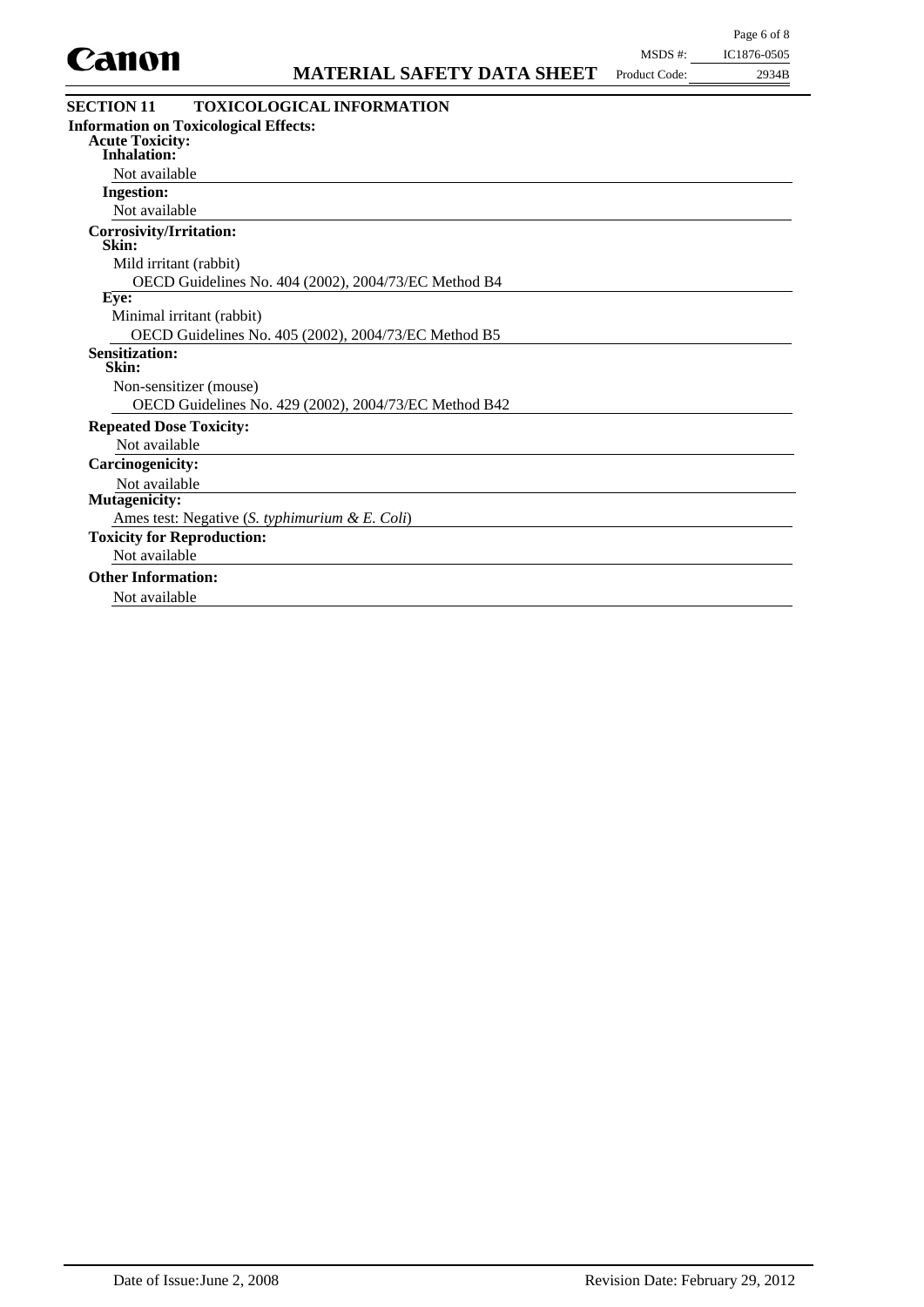| Canon                                                                                                                     |                                                                                                                        | MSDS #:              | IC1876-0505 |
|---------------------------------------------------------------------------------------------------------------------------|------------------------------------------------------------------------------------------------------------------------|----------------------|-------------|
|                                                                                                                           | <b>MATERIAL SAFETY DATA SHEET</b>                                                                                      | Product Code:        | 2934B       |
| <b>SECTION 12</b>                                                                                                         | <b>ECOLOGICAL INFORMATION</b>                                                                                          |                      |             |
| <b>Toxicity:</b>                                                                                                          | Not available                                                                                                          |                      |             |
| Persistence and Degradability: Not available                                                                              |                                                                                                                        |                      |             |
| <b>Bioaccumulative Potential:</b>                                                                                         | Not available                                                                                                          |                      |             |
| <b>Mobility in Soil:</b>                                                                                                  | Not available                                                                                                          |                      |             |
| <b>Results of PBT and vPvB</b><br><b>Assessment:</b>                                                                      | No results that the component(s) of this ink meet(s) the PBT or $vPvB$ criteria under<br>Regulation (EC) No 1907/2006. |                      |             |
| <b>Other Adverse Effects:</b>                                                                                             | Not available                                                                                                          |                      |             |
| <b>SECTION 13</b><br><b>Waste Treatment Methods:</b>                                                                      | <b>DISPOSAL CONSIDERATIONS</b><br>Disposal should be subject to federal, state and local laws.                         |                      |             |
| <b>SECTION 14</b>                                                                                                         | <b>TRANSPORT INFORMATION</b>                                                                                           |                      |             |
| <b>UN Number:</b>                                                                                                         | None                                                                                                                   |                      |             |
| <b>UN Proper Shipping Name:</b>                                                                                           | None                                                                                                                   |                      |             |
| <b>Transport Hazard Class:</b>                                                                                            | None                                                                                                                   |                      |             |
| <b>Packing Group:</b>                                                                                                     | None                                                                                                                   |                      |             |
| <b>Environmental Hazards:</b>                                                                                             | Not classified as environmentally hazardous under UN Model Regulations and marine<br>pollutant under IMDG Code.        |                      |             |
| <b>Special Precautions for User: None</b>                                                                                 |                                                                                                                        |                      |             |
| <b>SECTION 15</b><br>$<$ USA Information $>$<br><b>SARA Title III §313:</b><br><b>Chemical Name</b><br>"Copper Compounds" | <b>REGULATORY INFORMATION</b>                                                                                          | Weight %<br>$5 - 10$ |             |
| (as Cu)                                                                                                                   |                                                                                                                        | (< 0.35)             |             |
| <b>California Proposition 65:</b><br><b>Chemical Name</b><br>None                                                         |                                                                                                                        | Weight %             |             |
| <eu information=""></eu>                                                                                                  | Safety, Health and Environmental Regulations/Legislation:                                                              |                      |             |
| (EC) No 1907/2006: Authorisation: Not regulated                                                                           |                                                                                                                        |                      |             |
|                                                                                                                           | <b>Restriction:</b><br>Not regulated                                                                                   |                      |             |
| (EC) No 1005/2009: Not regulated                                                                                          |                                                                                                                        |                      |             |
| (EC) No 850/2004:                                                                                                         | Not regulated                                                                                                          |                      |             |
| (EC) No 689/2008:                                                                                                         | Not regulated                                                                                                          |                      |             |
| None<br>Others:                                                                                                           |                                                                                                                        |                      |             |
|                                                                                                                           | Chemical Safety Assessment under (EC) No 1907/2006: Not required                                                       |                      |             |
| < Canada Information ><br><b>WHMIS Controlled Product:</b>                                                                | Not applicable (Manufactured article)                                                                                  |                      |             |
| < Australia Information >                                                                                                 | Statement of Hazardous Nature: Not classified as hazardous according to criteria of NOHSC.                             |                      |             |

Page 7 of 8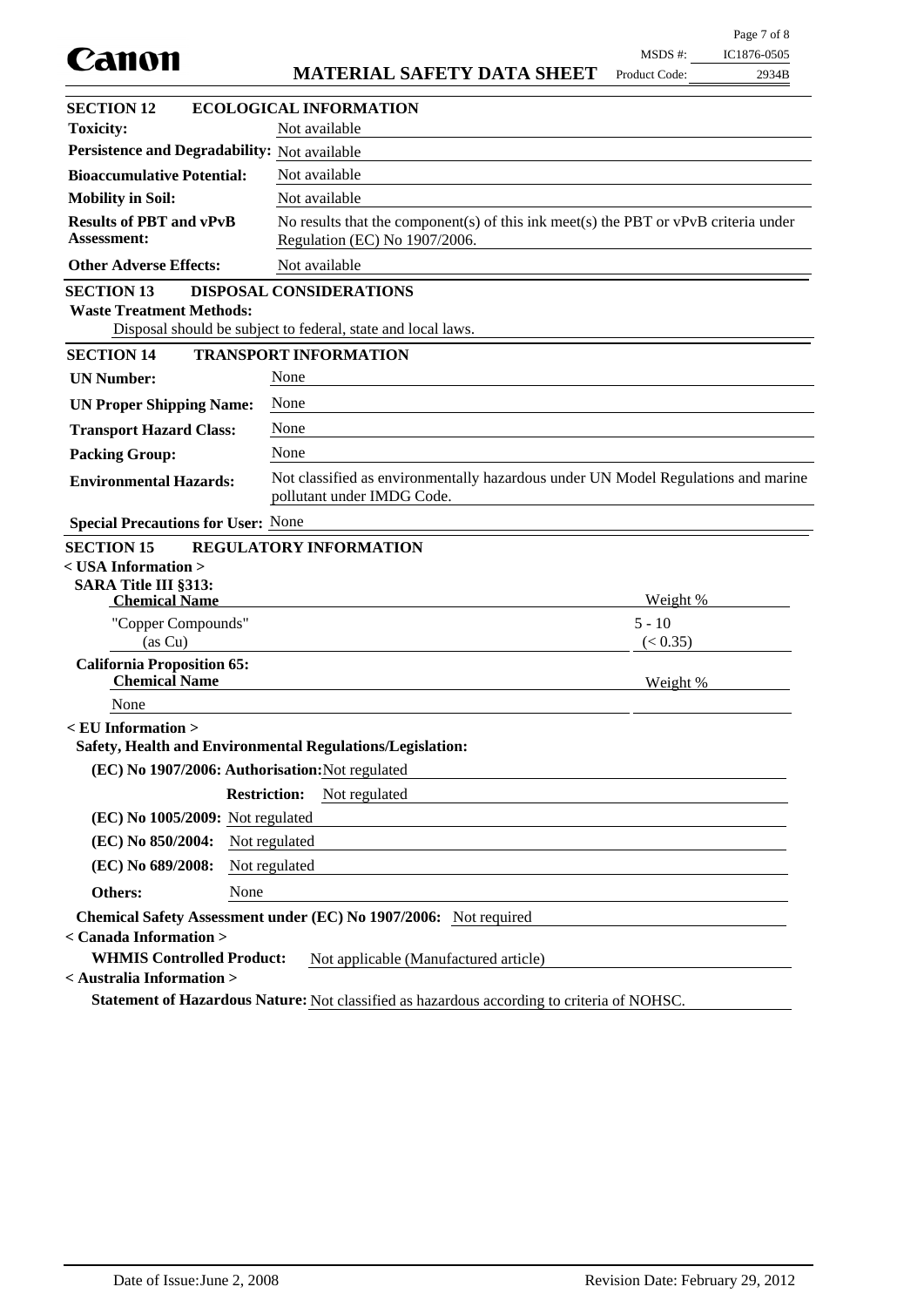# Canon

Page 8 of 8 MSDS #: IC1876-0505

Product Code:

2934B

#### **SECTION 16 OTHER INFORMATION**

<EU R-phrase according to 67/548/EEC>

R36: Irritating to eyes.

R41: Risk of serious damage to eyes.

R52/53: Harmful to aquatic organisms, may cause long-term adverse effects in the aquatic environment.

<EU Hazard statement according to (EC) No 1272/2008>

H318: Causes serious eye damage.

H319: Causes serious eye irritation.

H412: Harmful to aquatic life with long lasting effects.

<Revised information from the previous version> Entirely revised

<Term explanation>

Estimate: Estimate based on data of similar product or the ingredient(s) of this product.

#### **Literature References:**

- U.S. Department of Labor, 29CFR Part 1910
- U.S. Environmental Protection Agency, 40CFR Part 372
- U.S. Consumer Product Safety Commission, 16CFR Part 1500
- ACGIH, Threshold Limit Values for Chemical Substances and Physical Agents and Biological Exposure Indices
- U.S. Department of Health and Human Services National Toxicology Program, Annual Report on Carcinogens
- World Health Organization International Agency for Research on Cancer, IARC Monographs on the Evaluation on the Carcinogenic Risk of Chemicals to Humans
- EU Directive 1999/45/EC
- EU Regulation (EC) No 1907/2006, (EC) No 1272/2008, (EC) No 1005/2009, (EC) No 850/2004, (EC) No 689/2008
- Canada Workplace Hazardous Materials Information System
- Australia National Occupational Health and Safety Commission's Approved Criteria for Classifying Hazardous Substance [NOHSC:1008]

#### **Abbreviations:**

OSHA HCS: Occupational Safety and Health Act, Hazard Communication Standard (USA)

- FHSA: Federal Hazardous Substances Act (USA)
- PBT: Persistent, Bioaccumulative and Toxic

vPvB: very Persistent and very Bioaccumulative

SVHC: Substances of Very High Concern

IARC: International Agency for Research on Cancer

NTP: National Toxicology Program (USA)

OSHA PEL: PEL(Permissible Exposure Limit) under Occupational Safety and Health Administration (USA)

ACGIH TLV: TLV(Threshold Limit Value) under American Conference of Governmental Industrial Hygienists

EU OEL: Occupational exposure limits at Community level under Directive 2004/37/EC, 98/24/EC, 91/322/EEC, 2000/39/EC, 2006/15/EC and 2009/161/EU

TWA: Time Weighted Average

STEL: Short Term Exposure Limit

WHMIS: Workplace Hazardous Materials Information System

NOHSC: National Occupational Health and Safety Commission

NO REPRESENTATIONS OR WARRANTIES, EITHER EXPRESS OR IMPLIED, OF MERCHANTABILITY, FITNESS FOR A PARTICULAR PURPOSE OR OF ANY OTHER NATURE ARE MADE WITH RESPECT TO THE INFORMATION OR THE PRODUCT TO WHICH THE INFORMATION REFERS.

The information, data and recommendations set forth herein (the "Information") are presented in good faith and are believed to be correct as of the date hereof. The company/manufacturer makes no representations as to the completeness or accuracy of the Information and disclaims responsibility for any reliance thereon. The Information is provided upon the condition that the persons receiving same will make their own determination as to its suitability for their purposes prior to use. Any use of the Information must be determined by the user to be in accordance with applicable Federal, state and local laws and regulations. In no event will the company/manufacturer be responsible for damages of any nature whatsoever resulting from the use or reliance upon the Information.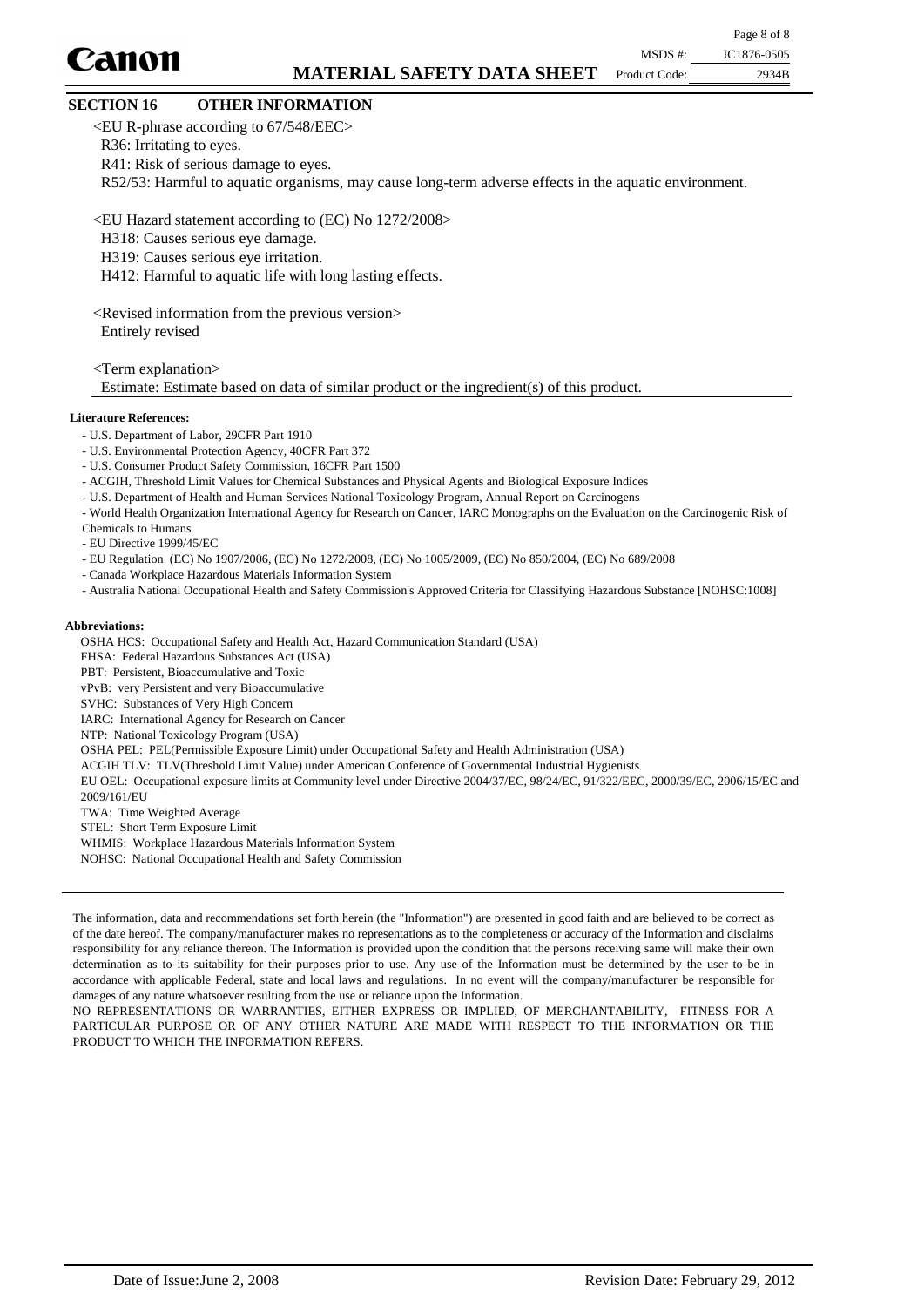|                                                  |                                                                                                                                                                                                                                        | MSDS #:       | Page 1 o<br>IC1877-05 |
|--------------------------------------------------|----------------------------------------------------------------------------------------------------------------------------------------------------------------------------------------------------------------------------------------|---------------|-----------------------|
| Canon                                            | <b>MATERIAL SAFETY DATA SHEET</b>                                                                                                                                                                                                      | Product Code: | 293.                  |
| <b>SECTION 1</b>                                 | <b>IDENTIFICATION OF THE SUBSTANCE/MIXTURE AND OF THE</b><br><b>COMPANY/UNDERTAKING</b>                                                                                                                                                |               |                       |
| <b>Product Identifier:</b>                       |                                                                                                                                                                                                                                        |               |                       |
| <b>Product Name:</b>                             | Canon Ink Tank CLI-521M                                                                                                                                                                                                                |               |                       |
| <b>Product Code:</b>                             | 2935B                                                                                                                                                                                                                                  |               |                       |
|                                                  | Relevant Identified Uses: Ink for Ink Jet Printer                                                                                                                                                                                      |               |                       |
| <b>Details of Supplier of Safety Data Sheet:</b> |                                                                                                                                                                                                                                        |               |                       |
| Supplier:                                        | Canon Europa NV                                                                                                                                                                                                                        |               |                       |
| <b>Address:</b>                                  | Bovenkerkerweg 59, 1185XB Amstelveen, The Nederlands                                                                                                                                                                                   |               |                       |
|                                                  | Telephone Number: 31 20 5458545, +31 20 5458222                                                                                                                                                                                        |               |                       |
| <b>E-mail Address:</b>                           | www.canon-europe.com, ceu-Reach@canon-europe.com                                                                                                                                                                                       |               |                       |
|                                                  | DENMARK: +45 82 12 12 12; GERMANY: +49 30 19240, +49 761 19240;<br>Emergency Telephone Number: BELGIUM & NETHERLANDS: +32 70 245 245; FRANCE: +33 1 40 05 48 48;<br>UK only 0845 4647; FINLAND: +358 9 471 977; SWEDEN: +46 8 33 12 31 |               |                       |
| <b>Manufacturer:</b>                             | Canon Inc.                                                                                                                                                                                                                             |               |                       |
| <b>Address:</b>                                  | 30-2, Shimomaruko 3-Chome, Ohta-ku, Tokyo 146-8501, Japan                                                                                                                                                                              |               |                       |
| <b>SECTION 2</b>                                 | <b>HAZARDS IDENTIFICATION</b>                                                                                                                                                                                                          |               |                       |
| <b>Emergency Overview:</b>                       | Ink tank containing magenta liquid ink with slight odor.                                                                                                                                                                               |               |                       |
| <b>US Regulatory Status under FHSA:</b>          |                                                                                                                                                                                                                                        |               |                       |
| Not classified as hazardous.                     |                                                                                                                                                                                                                                        |               |                       |
| <b>US Label Elements under FHSA:</b>             |                                                                                                                                                                                                                                        |               |                       |
| <b>Signal Word:</b>                              | Not required                                                                                                                                                                                                                           |               |                       |
| <b>Hazard Warning:</b>                           | Not required                                                                                                                                                                                                                           |               |                       |

**Safety Advice:** Not required

**Hazardous Component:** Not required

#### **EU Classification under 1999/45/EC:**

Not classified as dangerous.

#### **EU Label Elements under 1999/45/EC:**

| <b>Symbol &amp; Indication:</b>   | Not required |
|-----------------------------------|--------------|
| <b>R-Phrase:</b>                  | Not required |
| <b>S-Phrase:</b>                  | Not required |
| Dangerous Component: Not required |              |
|                                   |              |

#### **Applicable Label Elements in accordance with Annex V to 1999/45/EC:**

Not required

#### **Other Hazards:**

None

Page 1 of 8

MSDS #: IC1877-0506

2935B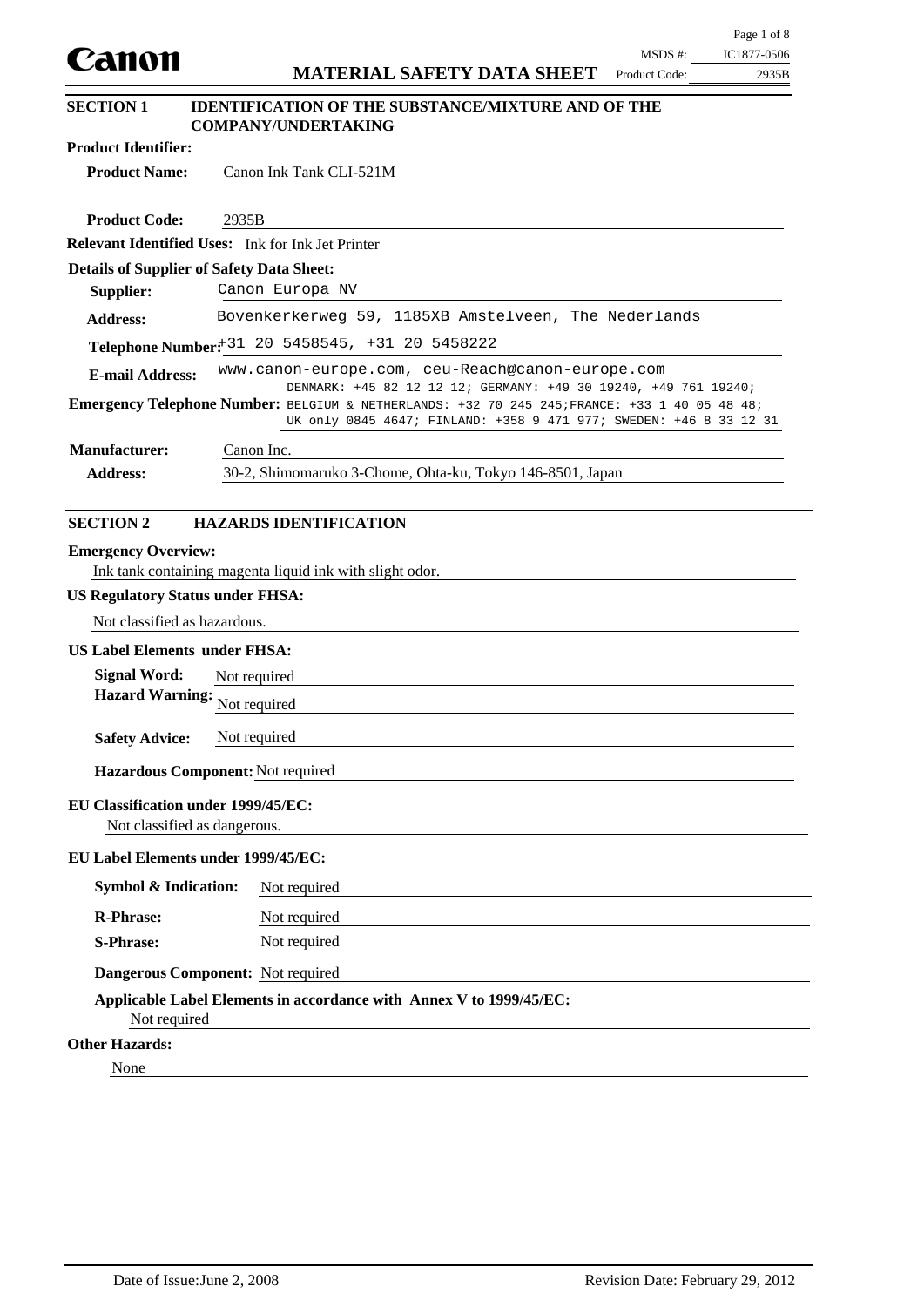

# **MATERIAL SAFETY DATA SHEET**

Page 2 of 8 MSDS #: IC1877-0506

Product Code:

2935B

### **SECTION 3 COMPOSITION/INFORMATION ON INGREDIENTS**

| <b>Chemical Name/</b><br><b>Generic Name</b> | $\mathbf{CAS}$ #/<br>EC#     | Concentration/<br>Concentration<br>Range (%) | EU Classification according to<br>67/548/EEC<br>Symbol/<br><b>Indication of Danger</b> | $\mathbf{R}\text{-Phrase}^{*1}$ | EU Classification according to<br>(EC) No 1272/2008<br><b>Hazard Class/</b><br><b>Category Code</b> | Hazard<br>Statement $\mathbf{\hat{*}}^{1}$ | Note to<br>Other<br>Hazards* <sup>2</sup> |
|----------------------------------------------|------------------------------|----------------------------------------------|----------------------------------------------------------------------------------------|---------------------------------|-----------------------------------------------------------------------------------------------------|--------------------------------------------|-------------------------------------------|
| Glycerin                                     | $56 - 81 - 5/$<br>200-289-5  | $5 - 10$                                     | None                                                                                   | None                            | None                                                                                                | None                                       | (1)                                       |
| Ethylene urea                                | $120 - 93 - 4/$<br>204-436-4 | $5 - 10$                                     | Xi / Irritant                                                                          | R36                             | Eye Irrit. 2                                                                                        | H319                                       |                                           |
| Glycol                                       | Confidential                 | $5 - 10$                                     | None                                                                                   | None                            | None                                                                                                | None                                       |                                           |
| Glycol                                       | Confidential                 | $5 - 10$                                     | None                                                                                   | None                            | None                                                                                                | None                                       |                                           |
| Magenta dye                                  | Confidential                 | $5 - 10$                                     | None                                                                                   | None                            | None                                                                                                | None                                       |                                           |
| Water                                        | 7732-18-5 /<br>231-791-2     | $60 - 80$                                    | None                                                                                   | None                            | None                                                                                                | None                                       |                                           |
|                                              |                              |                                              |                                                                                        |                                 |                                                                                                     |                                            |                                           |
|                                              |                              |                                              |                                                                                        |                                 |                                                                                                     |                                            |                                           |
|                                              |                              |                                              |                                                                                        |                                 |                                                                                                     |                                            |                                           |
|                                              |                              |                                              |                                                                                        |                                 |                                                                                                     |                                            |                                           |

\*1 Full texts of R-phrase(s) and Hazard statement(s) are listed in SECTION 16

 $*2$  The following substance(s) is (are) marked with (1), (2) and/or (3)

(1) Substance for which Occupational Exposure Limit(s) is (are) established (See SECTION 8)

(2) PBT substance or vPvB substance under Regulation (EC) No 1907/2006

(3) Substance listed in Candidate List of SVHC for Authorisation under Regulation (EC) No 1907/2006

**Carcinogen(s):**

No component of this ink is listed as a human carcinogen or a potential carcinogen in IARC Monographs, NTP, OSHA regulations or Part 3 of Annex VI to Regulation (EC) No 1272/2008.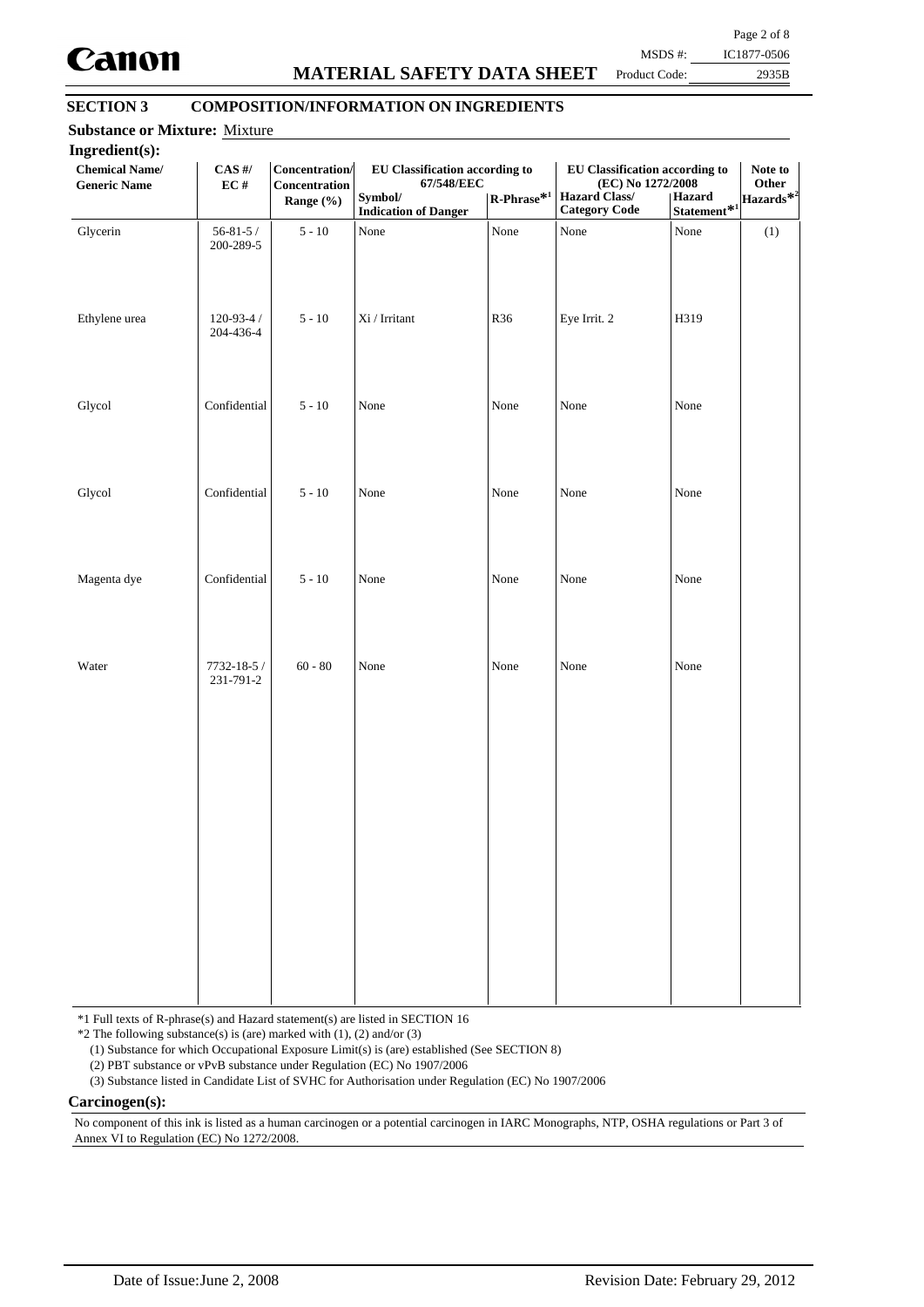

| Canon                                                                                                                                                                | MSDS #:       | IC1877-0506 |
|----------------------------------------------------------------------------------------------------------------------------------------------------------------------|---------------|-------------|
| <b>MATERIAL SAFETY DATA SHEET</b>                                                                                                                                    | Product Code: | 2935B       |
| <b>FIRST AID MEASURES</b><br><b>SECTION 4</b>                                                                                                                        |               |             |
| <b>First Aid Measures:</b><br>Inhalation:                                                                                                                            |               |             |
| If symptoms are experienced, move victim to fresh air and obtain medical advice.                                                                                     |               |             |
| <b>Ingestion:</b>                                                                                                                                                    |               |             |
| Rinse mouth. Give one or two glasses of water.                                                                                                                       |               |             |
| If irritation or discomfort occurs, obtain medical advice immediately.                                                                                               |               |             |
| Skin:                                                                                                                                                                |               |             |
| Wash with water and soap or mild detergent.                                                                                                                          |               |             |
| If irritation persists, obtain medical advice.                                                                                                                       |               |             |
| Eye:                                                                                                                                                                 |               |             |
| Immediately flush with lukewarm, gently flowing water for 5 minutes or until the chemical is removed.                                                                |               |             |
| If irritation persists, obtain medical advice immediately.                                                                                                           |               |             |
| Most Important Symptoms and Effects, both Acute and Delayed:                                                                                                         |               |             |
| <b>Inhalation:</b>                                                                                                                                                   |               |             |
| No adverse effects are expected under intended use.<br>Over exposure to vapor or mist may cause respiratory tract irritation, cough, dizziness, drowsiness, headache |               |             |
| and nausea.                                                                                                                                                          |               |             |
| <b>Ingestion:</b>                                                                                                                                                    |               |             |
| May cause abdominal pain, diarrhea, dizziness, drowsiness, dullness, headache, nausea and vomiting.                                                                  |               |             |
| Skin:                                                                                                                                                                |               |             |
| Neither irritation nor sensitization is expected. (See SECTION 11)                                                                                                   |               |             |
| Eye:                                                                                                                                                                 |               |             |
| May cause minimal irritation. (See SECTION 11)                                                                                                                       |               |             |
| <b>Chronic Effects:</b>                                                                                                                                              |               |             |
| Not identified                                                                                                                                                       |               |             |
| Indication of Any Immediate Medical Attention and Special Treatment Needed:                                                                                          |               |             |
| None                                                                                                                                                                 |               |             |
|                                                                                                                                                                      |               |             |
| <b>SECTION 5</b><br><b>FIRE FIGHTING MEASURES</b>                                                                                                                    |               |             |
| <b>Extinguishing Media:</b>                                                                                                                                          |               |             |
| <b>Suitable Extinguishing Media:</b>                                                                                                                                 |               |             |
| $CO2$ , water, foam or dry chemicals                                                                                                                                 |               |             |
| <b>Unsuitable Extinguishing Media:</b>                                                                                                                               |               |             |
| None                                                                                                                                                                 |               |             |
| <b>Special Hazards:</b>                                                                                                                                              |               |             |

# None

#### **Hazardous Combustion Products:**

CO,  $CO<sub>2</sub>$ , NOx and SOx

#### **Advice for Fire-fighters:**

None

#### **SECTION 6 ACCIDENTAL RELEASE MEASURES**

**Personal Precautions, Protective Equipment and Emergency Procedures:**

# Avoid contact with skin, eyes and clothing.

#### **Environmental Precautions:**

Do not release to sewer, surface water or ground water.

#### **Methods and Material for Containment and Cleaning Up:**

Wipe off with wet cloth or paper.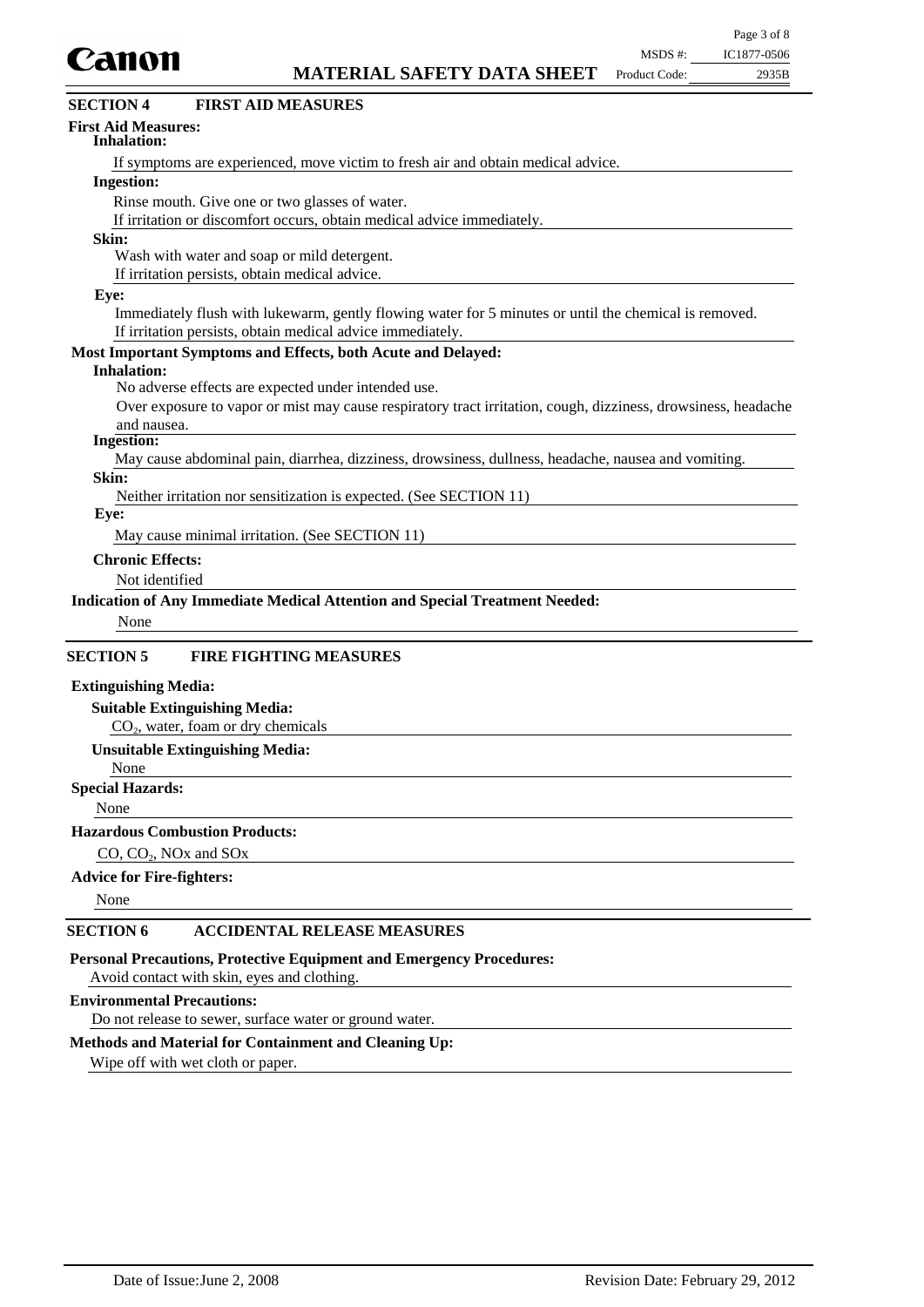|                                       |                                                                      |               | $1 u \in C$ T $U1$ |
|---------------------------------------|----------------------------------------------------------------------|---------------|--------------------|
| <b>Canon</b>                          |                                                                      | MSDS #:       | IC1877-0506        |
|                                       | <b>MATERIAL SAFETY DATA SHEET</b>                                    | Product Code: | 2935B              |
| <b>SECTION 7</b>                      | <b>HANDLING AND STORAGE</b>                                          |               |                    |
| <b>Precautions for Safe Handling:</b> |                                                                      |               |                    |
|                                       | Use with adequate ventilation.                                       |               |                    |
|                                       | Avoid contact with skin, eyes and clothing.                          |               |                    |
|                                       | In case of contact, wash out the contaminated area immediately.      |               |                    |
|                                       | <b>Conditions for Safe Storage, Including Any Incompatibilities:</b> |               |                    |
|                                       | Keep in a cool and dry place.                                        |               |                    |
| Protect from sunlight.                |                                                                      |               |                    |
|                                       | Keep out of the reach of children.                                   |               |                    |
| <b>Specific End Uses:</b>             |                                                                      |               |                    |
| Ink for Ink Jet Printer.              |                                                                      |               |                    |

For more information, please refer to the instruction of this product.

#### **SECTION 8 EXPOSURE CONTROLS / PERSONAL PROTECTION**

| <b>Control Parameters:</b> | <b>USA</b><br><b>OSHA PEL</b>                                                                        | <b>ACGIHTLV</b>                            | ${\bf EU}$ OEL  |  |
|----------------------------|------------------------------------------------------------------------------------------------------|--------------------------------------------|-----------------|--|
| Product (Ink)              | Not established                                                                                      | Not established                            | Not established |  |
| Glycerin                   | Glycerin mist:<br>TWA 15 $mg/m3$<br>(Total dust)<br>TWA 5 $\mathrm{mg/m}^3$<br>(Respirable fraction) | Glycerin mist:<br>TWA 10 mg/m <sup>3</sup> | Not established |  |
|                            |                                                                                                      |                                            |                 |  |

**Exposure Controls:**

**Engineering Controls:** No special ventilation equipment is needed under intended use of this product. **Individual Protection Measures:**

Eye/Face Protection:  $\Box$  Required  $\boxtimes$  Not Required

 $\Box$  Required  $\boxtimes$  Not Required **Skin Protection:**

**Respiratory Protection:** □ Required ⊠ Not Required

 $P<sub>9.99</sub> A of 8$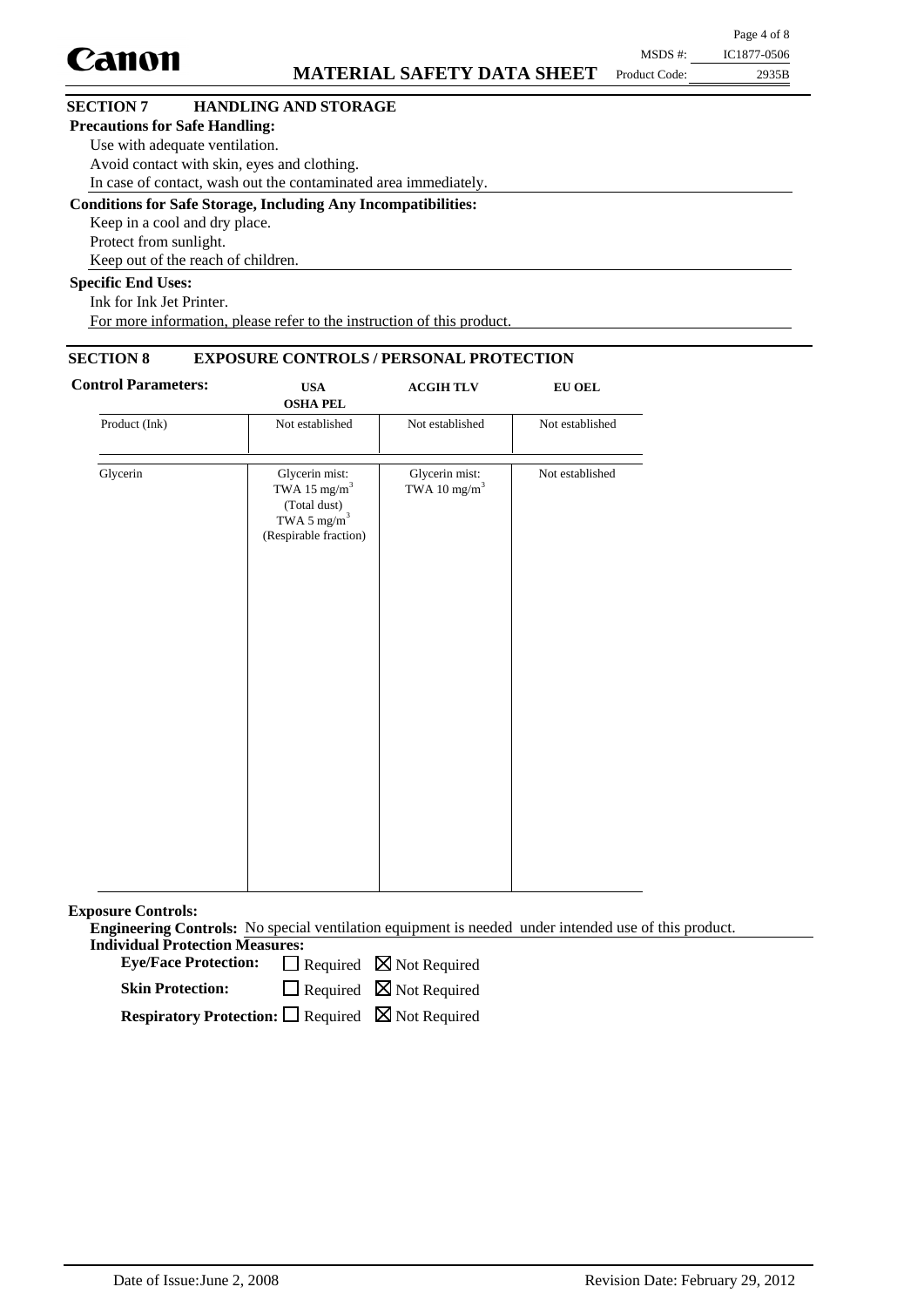Page 5 of 8

2935B

| <b>SECTION 9</b> | PHYSICAL AND CHEMICAL PROPERTIES |
|------------------|----------------------------------|
|                  |                                  |

| <b>Information on Basic Physical and Chemical Properties:</b>  |                                    |  |  |
|----------------------------------------------------------------|------------------------------------|--|--|
| Appearance:                                                    | Magenta liquid                     |  |  |
| Odor:                                                          | Slight odor                        |  |  |
| pH:                                                            | $7 - 8$                            |  |  |
| Melting Point/Freezing Point (°C):                             | Not available                      |  |  |
| <b>Initial Boiling Point and</b><br><b>Boiling Range (°C):</b> | Not available                      |  |  |
| Flash Point(°C):                                               | None (Estimate)                    |  |  |
| <b>Evaporation Rate:</b>                                       | Not available                      |  |  |
| <b>Flammability:</b>                                           | Neither flammable nor combustible. |  |  |
| <b>Upper/Lower Flammable or</b><br><b>Explosive Limits:</b>    | Not available                      |  |  |
| <b>Vapor Pressure:</b>                                         | Not available                      |  |  |
| <b>Vapor Density:</b>                                          | Not available                      |  |  |
| <b>Relative Density:</b>                                       | $1.0 - 1.1$                        |  |  |
| <b>Water Solubility:</b>                                       | Miscible                           |  |  |
| <b>Fat Solubility:</b>                                         | Not available                      |  |  |
| <b>Partition Coefficient (n-Octanol/Water):</b>                | Not available                      |  |  |
| Auto-ignition Temperature (°C):                                | Not available                      |  |  |
| Decomposition Temperature(°C):                                 | Not available                      |  |  |
| Viscosity (mPa s):                                             | $1 - 5$                            |  |  |
| <b>Explosive Properties:</b>                                   | None (Estimate)                    |  |  |
| <b>Oxidizing Properties:</b>                                   | None (Estimate)                    |  |  |
| <b>Other Information:</b>                                      | Not available                      |  |  |
| <b>SECTION 10</b><br>STABILITY AND REACTIVITY                  |                                    |  |  |
| <b>Reactivity:</b><br>None                                     |                                    |  |  |
| $\boxtimes$ Stable<br><b>Chemical Stability:</b>               | $\Box$ Unstable                    |  |  |

| <b>Possibility of Hazardous Reactions:</b> None                                     |                                                       |
|-------------------------------------------------------------------------------------|-------------------------------------------------------|
| <b>Conditions to Avoid:</b>                                                         | None                                                  |
| <b>Incompatible Materials:</b>                                                      | Acids, bases, oxidizing materials and reducing agents |
| <b>Hazardous Decomposition Products:</b> $CO$ , $CO$ <sub>2</sub> , $NOx$ and $SOx$ |                                                       |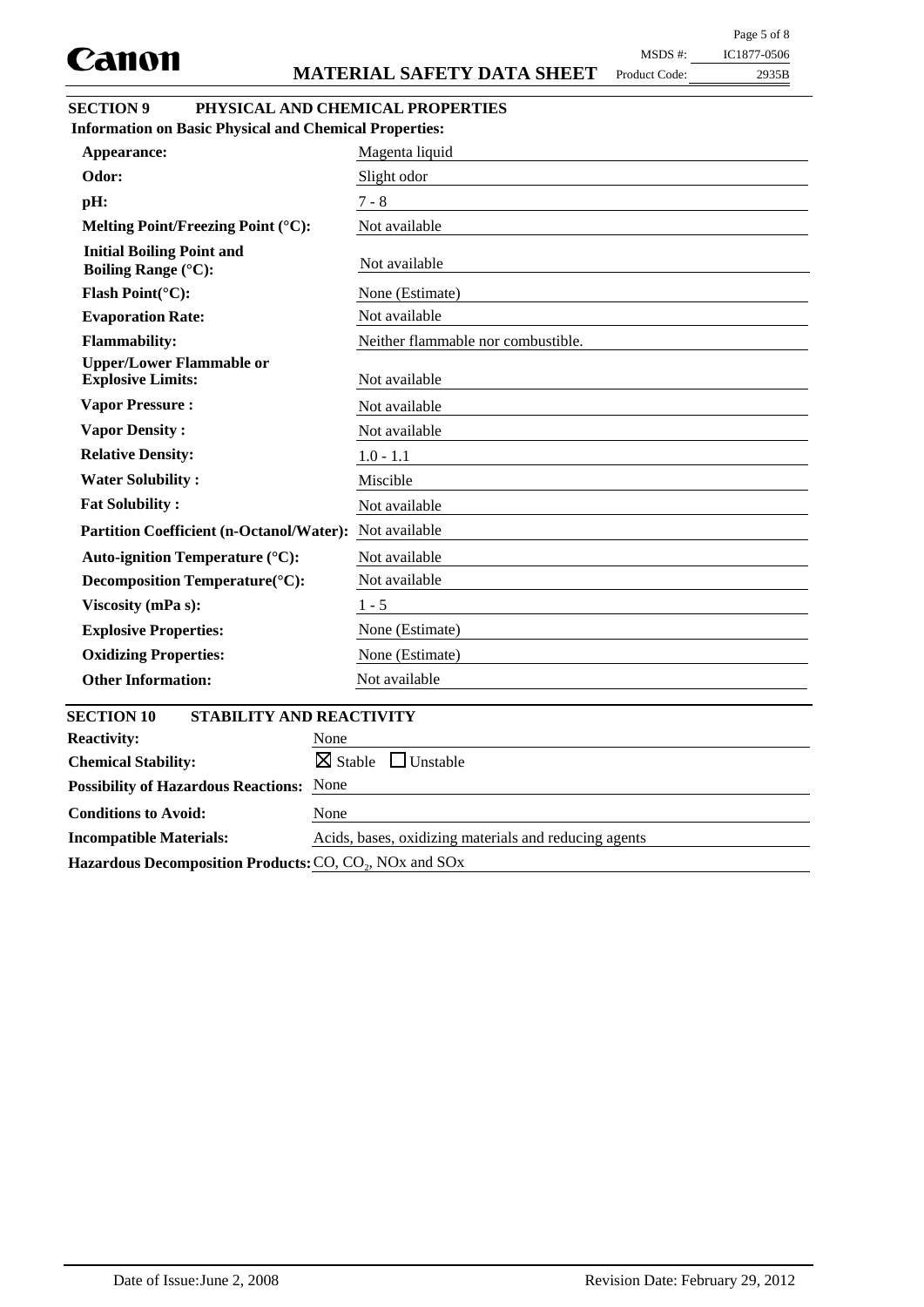

#### Not available **Corrosivity/Irritation:**

Not available **Inhalation:**

**Ingestion:**

**Acute Toxicity:**

**Skin:**

Non-irritant (rabbit)

OECD Guidelines No. 404 (2002), 2004/73/EC Method B4

**Eye:**

Minimal irritant (rabbit)

**Information on Toxicological Effects:**

OECD Guidelines No. 405 (2002), 2004/73/EC Method B5

#### **Sensitization: Skin:**

Non-sensitizer (mouse)

OECD Guidelines No. 429 (2002), 2004/73/EC Method B42

#### **Repeated Dose Toxicity:**

Not available

**Carcinogenicity:**

#### Not available

**Mutagenicity:**

Ames test: Negative (*S. typhimurium & E. Coli*)

**Toxicity for Reproduction:**

# Not available

# **Other Information:**

Not available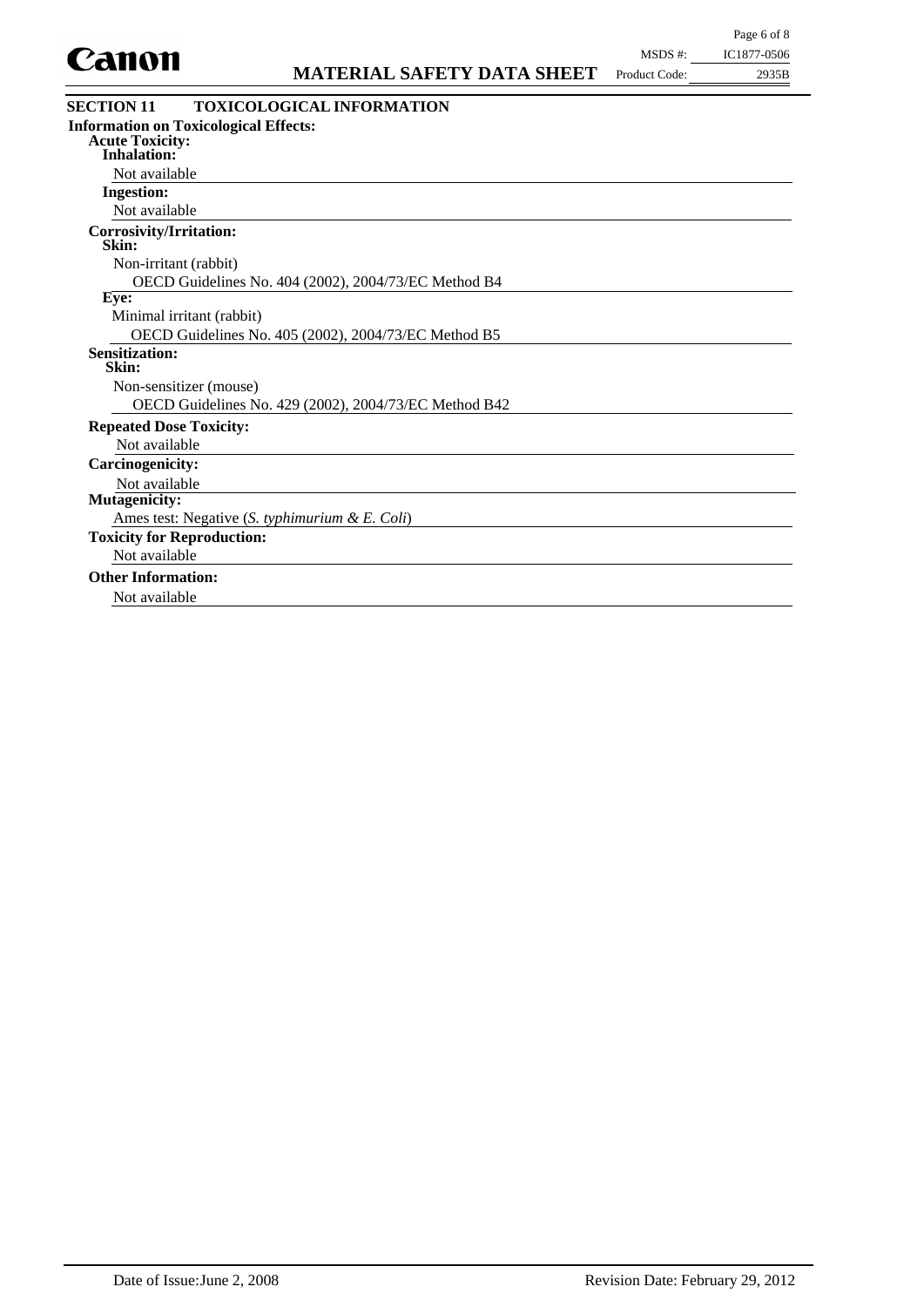| Canon                                                      |                                                                                                                        | MSDS #:         | IC1877-0506 |
|------------------------------------------------------------|------------------------------------------------------------------------------------------------------------------------|-----------------|-------------|
|                                                            | <b>MATERIAL SAFETY DATA SHEET</b>                                                                                      | Product Code:   | 2935B       |
| <b>SECTION 12</b>                                          | <b>ECOLOGICAL INFORMATION</b>                                                                                          |                 |             |
| <b>Toxicity:</b>                                           | Not available                                                                                                          |                 |             |
| Persistence and Degradability: Not available               |                                                                                                                        |                 |             |
| <b>Bioaccumulative Potential:</b>                          | Not available                                                                                                          |                 |             |
| <b>Mobility in Soil:</b>                                   | Not available                                                                                                          |                 |             |
| <b>Results of PBT and vPvB</b><br><b>Assessment:</b>       | No results that the component(s) of this ink meet(s) the PBT or $vPvB$ criteria under<br>Regulation (EC) No 1907/2006. |                 |             |
| <b>Other Adverse Effects:</b>                              | Not available                                                                                                          |                 |             |
| <b>SECTION 13</b><br><b>Waste Treatment Methods:</b>       | <b>DISPOSAL CONSIDERATIONS</b><br>Disposal should be subject to federal, state and local laws.                         |                 |             |
| <b>SECTION 14</b>                                          | <b>TRANSPORT INFORMATION</b>                                                                                           |                 |             |
| <b>UN Number:</b>                                          | None                                                                                                                   |                 |             |
| <b>UN Proper Shipping Name:</b>                            | None                                                                                                                   |                 |             |
| <b>Transport Hazard Class:</b>                             | None                                                                                                                   |                 |             |
| <b>Packing Group:</b>                                      | None                                                                                                                   |                 |             |
| <b>Environmental Hazards:</b>                              | Not classified as environmentally hazardous under UN Model Regulations and marine<br>pollutant under IMDG Code.        |                 |             |
| <b>Special Precautions for User: None</b>                  |                                                                                                                        |                 |             |
| <b>SECTION 15</b>                                          | <b>REGULATORY INFORMATION</b>                                                                                          |                 |             |
| $<$ USA Information $>$                                    |                                                                                                                        |                 |             |
| <b>SARA Title III §313:</b><br><b>Chemical Name</b>        |                                                                                                                        | Weight %        |             |
| None                                                       |                                                                                                                        |                 |             |
| <b>California Proposition 65:</b><br><b>Chemical Name</b>  |                                                                                                                        | <u>Weight %</u> |             |
| None                                                       |                                                                                                                        |                 |             |
| < EU Information >                                         | Safety, Health and Environmental Regulations/Legislation:                                                              |                 |             |
| (EC) No 1907/2006: Authorisation: Not regulated            |                                                                                                                        |                 |             |
|                                                            | <b>Restriction:</b><br>Not regulated                                                                                   |                 |             |
| (EC) No 1005/2009: Not regulated                           |                                                                                                                        |                 |             |
| (EC) No 850/2004:                                          | Not regulated                                                                                                          |                 |             |
| (EC) No 689/2008:                                          | Not regulated                                                                                                          |                 |             |
| None<br>Others:                                            |                                                                                                                        |                 |             |
|                                                            | Chemical Safety Assessment under (EC) No 1907/2006: Not required                                                       |                 |             |
| < Canada Information ><br><b>WHMIS Controlled Product:</b> | Not applicable (Manufactured article)                                                                                  |                 |             |
| < Australia Information >                                  |                                                                                                                        |                 |             |
|                                                            | Statement of Hazardous Nature: Not classified as hazardous according to criteria of NOHSC.                             |                 |             |

Page 7 of 8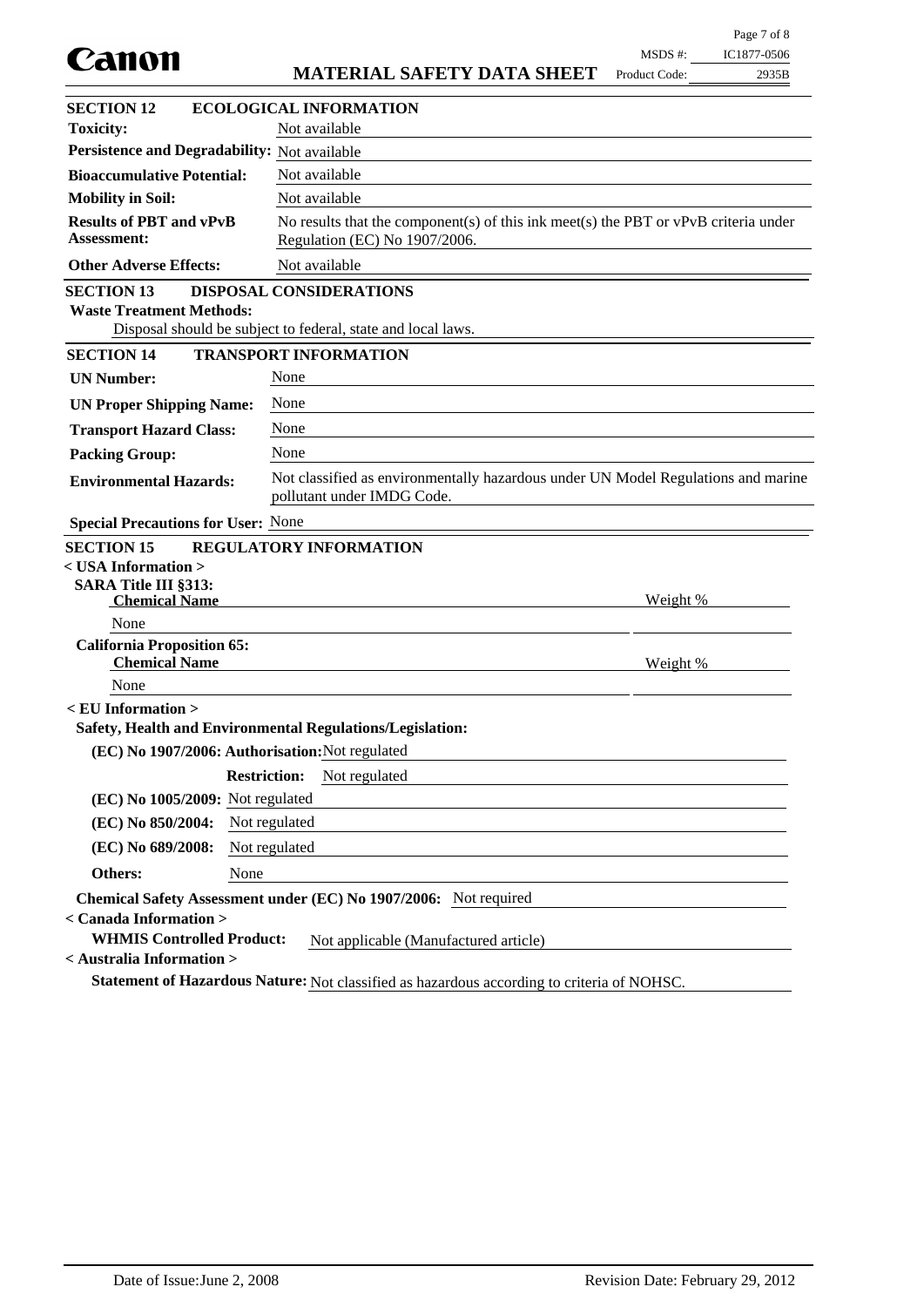Canon

#### **SECTION 16 OTHER INFORMATION**

<EU R-phrase according to 67/548/EEC> R36: Irritating to eyes.

<EU Hazard statement according to (EC) No 1272/2008> H319: Causes serious eye irritation.

<Revised information from the previous version> Entirely revised

<Term explanation>

Estimate: Estimate based on data of similar product or the ingredient(s) of this product.

#### **Literature References:**

- U.S. Department of Labor, 29CFR Part 1910

- U.S. Environmental Protection Agency, 40CFR Part 372
- U.S. Consumer Product Safety Commission, 16CFR Part 1500
- ACGIH, Threshold Limit Values for Chemical Substances and Physical Agents and Biological Exposure Indices
- U.S. Department of Health and Human Services National Toxicology Program, Annual Report on Carcinogens
- World Health Organization International Agency for Research on Cancer, IARC Monographs on the Evaluation on the Carcinogenic Risk of
- Chemicals to Humans
- EU Directive 1999/45/EC

- EU Regulation (EC) No 1907/2006, (EC) No 1272/2008, (EC) No 1005/2009, (EC) No 850/2004, (EC) No 689/2008

- Canada Workplace Hazardous Materials Information System
- Australia National Occupational Health and Safety Commission's Approved Criteria for Classifying Hazardous Substance [NOHSC:1008]

#### **Abbreviations:**

OSHA HCS: Occupational Safety and Health Act, Hazard Communication Standard (USA)

FHSA: Federal Hazardous Substances Act (USA)

PBT: Persistent, Bioaccumulative and Toxic

vPvB: very Persistent and very Bioaccumulative

SVHC: Substances of Very High Concern

IARC: International Agency for Research on Cancer

NTP: National Toxicology Program (USA)

- OSHA PEL: PEL(Permissible Exposure Limit) under Occupational Safety and Health Administration (USA)
- ACGIH TLV: TLV(Threshold Limit Value) under American Conference of Governmental Industrial Hygienists
- EU OEL: Occupational exposure limits at Community level under Directive 2004/37/EC, 98/24/EC, 91/322/EEC, 2000/39/EC, 2006/15/EC and 2009/161/EU
- TWA: Time Weighted Average

STEL: Short Term Exposure Limit

WHMIS: Workplace Hazardous Materials Information System

NOHSC: National Occupational Health and Safety Commission

The information, data and recommendations set forth herein (the "Information") are presented in good faith and are believed to be correct as of the date hereof. The company/manufacturer makes no representations as to the completeness or accuracy of the Information and disclaims responsibility for any reliance thereon. The Information is provided upon the condition that the persons receiving same will make their own determination as to its suitability for their purposes prior to use. Any use of the Information must be determined by the user to be in accordance with applicable Federal, state and local laws and regulations. In no event will the company/manufacturer be responsible for damages of any nature whatsoever resulting from the use or reliance upon the Information.

NO REPRESENTATIONS OR WARRANTIES, EITHER EXPRESS OR IMPLIED, OF MERCHANTABILITY, FITNESS FOR A PARTICULAR PURPOSE OR OF ANY OTHER NATURE ARE MADE WITH RESPECT TO THE INFORMATION OR THE PRODUCT TO WHICH THE INFORMATION REFERS.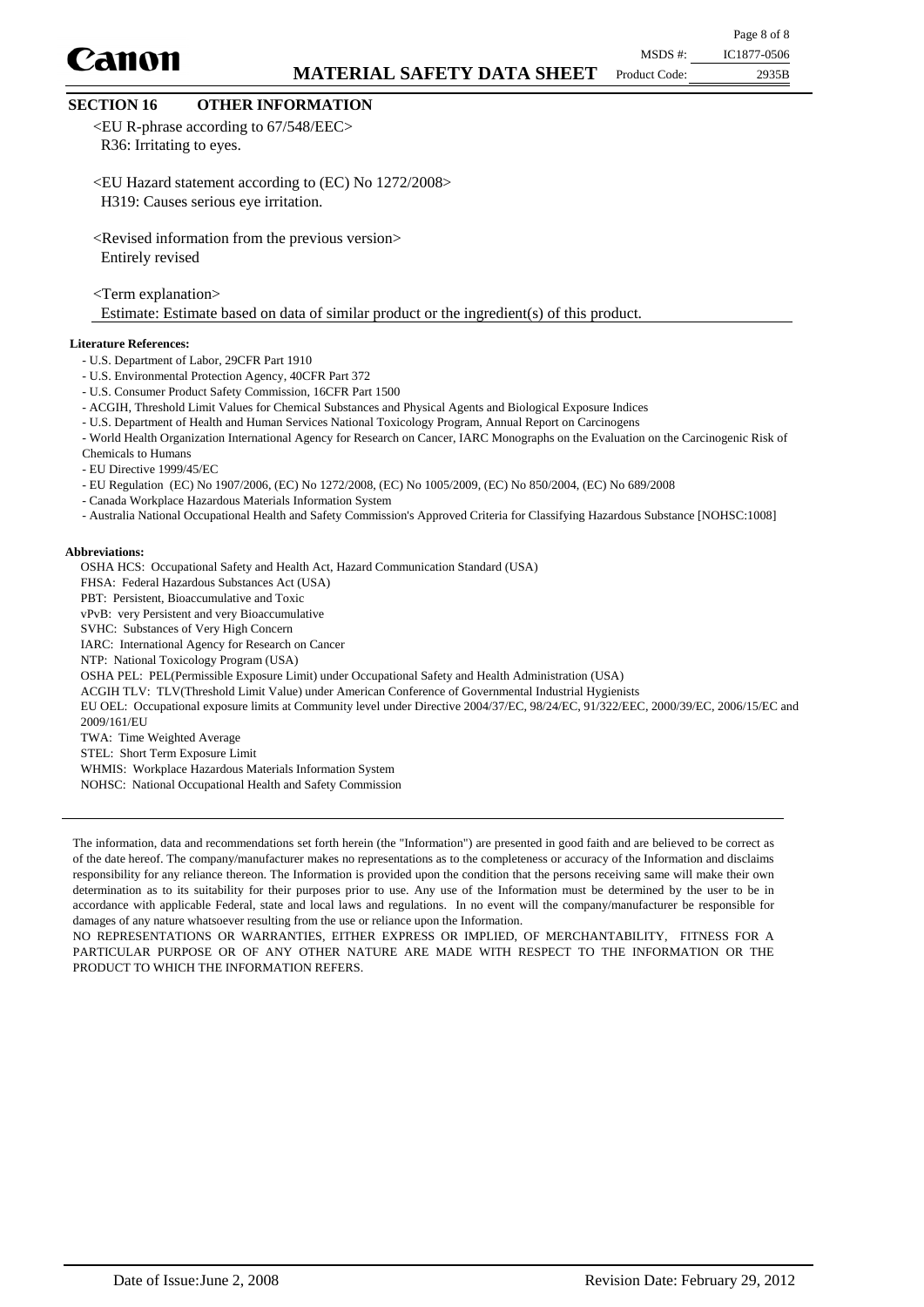## **SECTION 1 IDENTIFICATION OF THE SUBSTANCE/MIXTURE AND OF THE COMPANY/UNDERTAKING**

| <b>Product Identifier:</b>                                                                                                                                                                                                                                                                          |                                                                                                                                                                      |  |  |  |  |  |
|-----------------------------------------------------------------------------------------------------------------------------------------------------------------------------------------------------------------------------------------------------------------------------------------------------|----------------------------------------------------------------------------------------------------------------------------------------------------------------------|--|--|--|--|--|
| <b>Product Name:</b>                                                                                                                                                                                                                                                                                | Canon Ink Tank CLI-521Y                                                                                                                                              |  |  |  |  |  |
|                                                                                                                                                                                                                                                                                                     |                                                                                                                                                                      |  |  |  |  |  |
| <b>Product Code:</b>                                                                                                                                                                                                                                                                                | 2936B                                                                                                                                                                |  |  |  |  |  |
|                                                                                                                                                                                                                                                                                                     | Relevant Identified Uses: Ink for Ink Jet Printer                                                                                                                    |  |  |  |  |  |
| <b>Details of Supplier of Safety Data Sheet:</b>                                                                                                                                                                                                                                                    |                                                                                                                                                                      |  |  |  |  |  |
| Supplier:                                                                                                                                                                                                                                                                                           | Canon Europa NV                                                                                                                                                      |  |  |  |  |  |
| <b>Address:</b>                                                                                                                                                                                                                                                                                     | Bovenkerkerweg 59, 1185XB Amstelveen, The Nederlands                                                                                                                 |  |  |  |  |  |
|                                                                                                                                                                                                                                                                                                     | Telephone Number: +31 20 5458545, +31 20 5458222                                                                                                                     |  |  |  |  |  |
| <b>E-mail Address:</b>                                                                                                                                                                                                                                                                              | www.canon-europe.com, ceu-Reach@canon-europe.com<br>DENMARK: +45 82 12 12 12; GERMANY: +49 30 19240, +49 761 19240;                                                  |  |  |  |  |  |
|                                                                                                                                                                                                                                                                                                     | Emergency Telephone Number: BELGIUM & NETHERLANDS: +32 70 245 245 ; FRANCE: +33 1 40 05 48 48;<br>UK only 0845 4647; FINLAND: +358 9 471 977; SWEDEN: +46 8 33 12 31 |  |  |  |  |  |
| <b>Manufacturer:</b>                                                                                                                                                                                                                                                                                | Canon Inc.                                                                                                                                                           |  |  |  |  |  |
| <b>Address:</b>                                                                                                                                                                                                                                                                                     | 30-2, Shimomaruko 3-Chome, Ohta-ku, Tokyo 146-8501, Japan                                                                                                            |  |  |  |  |  |
| <b>Emergency Overview:</b><br><b>US Regulatory Status under FHSA:</b><br>Not classified as hazardous.<br><b>US Label Elements under FHSA:</b><br><b>Signal Word:</b><br><b>Hazard Warning:</b><br><b>Safety Advice:</b><br>Hazardous Component: Not required<br>EU Classification under 1999/45/EC: | Ink tank containing yellow liquid ink with slight odor.<br>Not required<br>Not required<br>Not required                                                              |  |  |  |  |  |
| Not classified as dangerous.                                                                                                                                                                                                                                                                        |                                                                                                                                                                      |  |  |  |  |  |
| EU Label Elements under 1999/45/EC:                                                                                                                                                                                                                                                                 |                                                                                                                                                                      |  |  |  |  |  |
| <b>Symbol &amp; Indication:</b>                                                                                                                                                                                                                                                                     | Not required                                                                                                                                                         |  |  |  |  |  |
| <b>R-Phrase:</b>                                                                                                                                                                                                                                                                                    | Not required                                                                                                                                                         |  |  |  |  |  |
| <b>S-Phrase:</b>                                                                                                                                                                                                                                                                                    | Not required                                                                                                                                                         |  |  |  |  |  |
|                                                                                                                                                                                                                                                                                                     | Dangerous Component: Not required                                                                                                                                    |  |  |  |  |  |
| Not required                                                                                                                                                                                                                                                                                        | Applicable Label Elements in accordance with Annex V to 1999/45/EC:                                                                                                  |  |  |  |  |  |

#### **Other Hazards:**

None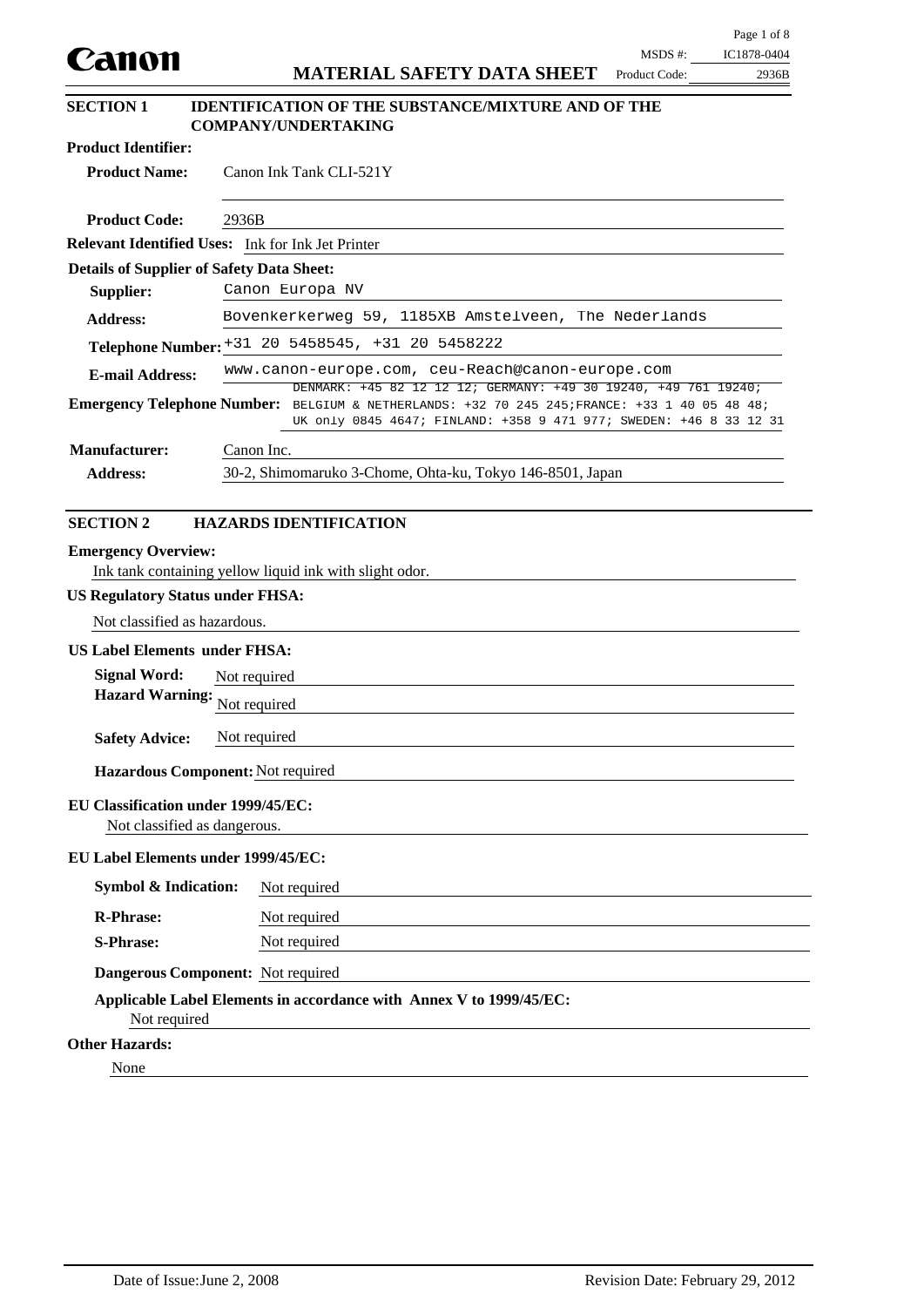

# **MATERIAL SAFETY DATA SHEET**

Page 2 of 8 MSDS #: IC1878-0404

Product Code:

2936B

#### **SECTION 3 COMPOSITION/INFORMATION ON INGREDIENTS**

| Ingredient(s):<br><b>Chemical Name/</b><br><b>Generic Name</b> | $\mathbf{CAS}$ #/<br>$\mathbf{EC} \ \#$ | Concentration/<br>Concentration<br>Range (%) | EU Classification according to<br>67/548/EEC<br>Symbol/<br><b>Indication of Danger</b> | $\mathbf{R}\text{-Phrase}^{*1}$ | EU Classification according to<br>(EC) No 1272/2008<br>Hazard Class/<br><b>Category Code</b> | Hazard<br>$Statement*1$ | Note to<br>Other<br>Hazards <sup>*2</sup> |
|----------------------------------------------------------------|-----------------------------------------|----------------------------------------------|----------------------------------------------------------------------------------------|---------------------------------|----------------------------------------------------------------------------------------------|-------------------------|-------------------------------------------|
| Glycerin                                                       | $56 - 81 - 5/$<br>200-289-5             | $5 - 10$                                     | None                                                                                   | None                            | None                                                                                         | None                    | (1)                                       |
| Ethylene urea                                                  | $120 - 93 - 4/$<br>204-436-4            | $5 - 10$                                     | $\rm{Xi}$ / Irritant                                                                   | R36                             | Eye Irrit. 2                                                                                 | H319                    |                                           |
| Glycol                                                         | Confidential                            | $5 - 10$                                     | None                                                                                   | None                            | None                                                                                         | None                    |                                           |
| Water                                                          | $7732 - 18 - 5/$<br>231-791-2           | $60 - 80$                                    | None                                                                                   | None                            | None                                                                                         | None                    |                                           |
|                                                                |                                         |                                              |                                                                                        |                                 |                                                                                              |                         |                                           |
|                                                                |                                         |                                              |                                                                                        |                                 |                                                                                              |                         |                                           |
|                                                                |                                         |                                              |                                                                                        |                                 |                                                                                              |                         |                                           |
|                                                                |                                         |                                              |                                                                                        |                                 |                                                                                              |                         |                                           |
|                                                                |                                         |                                              |                                                                                        |                                 |                                                                                              |                         |                                           |

\*1 Full texts of R-phrase(s) and Hazard statement(s) are listed in SECTION 16

 $*2$  The following substance(s) is (are) marked with (1), (2) and/or (3)

(1) Substance for which Occupational Exposure Limit(s) is (are) established (See SECTION 8)

(2) PBT substance or vPvB substance under Regulation (EC) No 1907/2006

(3) Substance listed in Candidate List of SVHC for Authorisation under Regulation (EC) No 1907/2006

**Carcinogen(s):**

No component of this ink is listed as a human carcinogen or a potential carcinogen in IARC Monographs, NTP, OSHA regulations or Part 3 of Annex VI to Regulation (EC) No 1272/2008.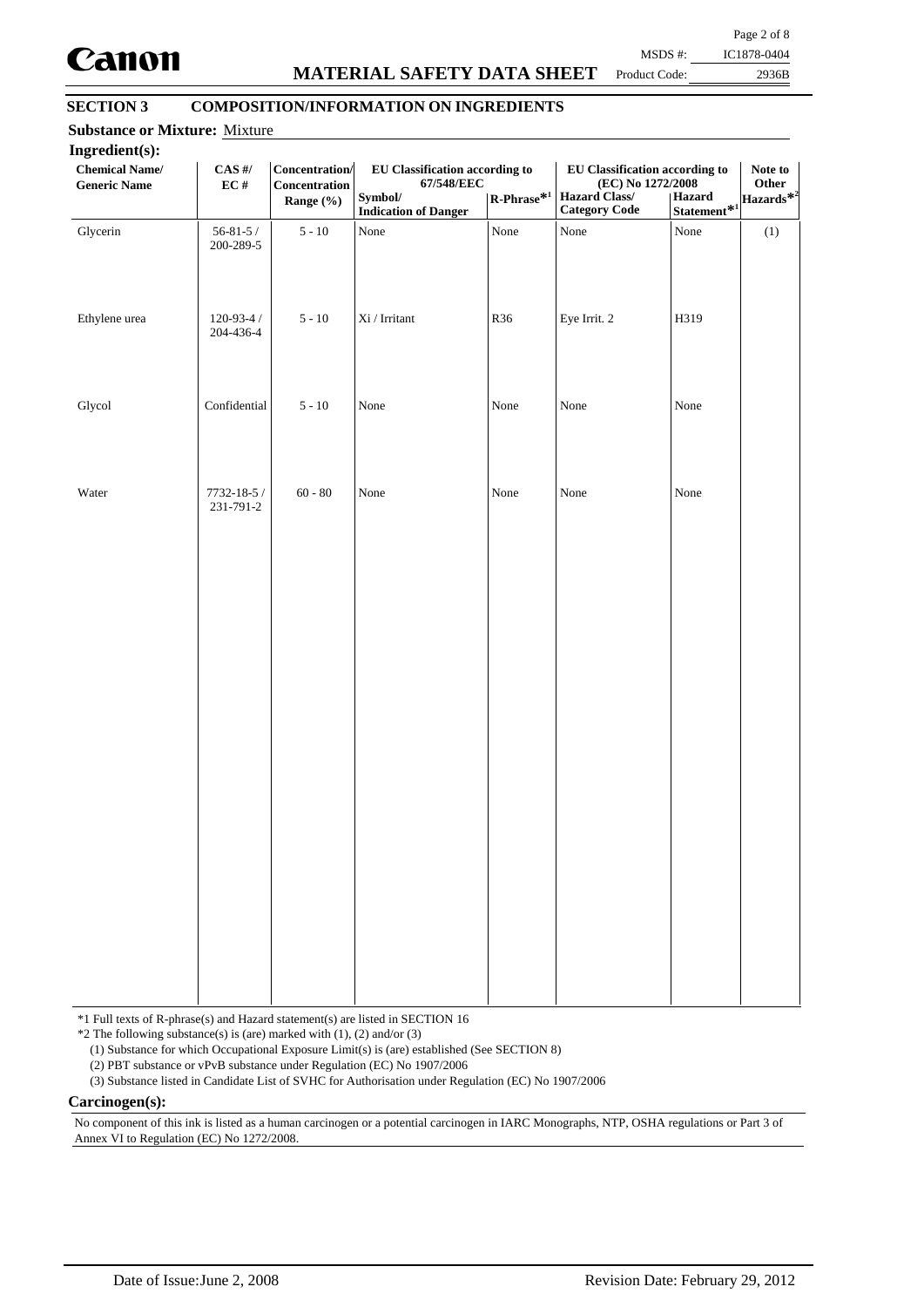

| Canon                                                                                                         | MSDS #:       | IC1878-0404 |
|---------------------------------------------------------------------------------------------------------------|---------------|-------------|
| <b>MATERIAL SAFETY DATA SHEET</b>                                                                             | Product Code: | 2936B       |
| <b>FIRST AID MEASURES</b><br><b>SECTION 4</b>                                                                 |               |             |
| <b>First Aid Measures:</b><br>Inhalation:                                                                     |               |             |
| If symptoms are experienced, move victim to fresh air and obtain medical advice.                              |               |             |
| <b>Ingestion:</b>                                                                                             |               |             |
| Rinse mouth. Give one or two glasses of water.                                                                |               |             |
| If irritation or discomfort occurs, obtain medical advice immediately.                                        |               |             |
| Skin:                                                                                                         |               |             |
| Wash with water and soap or mild detergent.                                                                   |               |             |
| If irritation persists, obtain medical advice.                                                                |               |             |
| Eye:                                                                                                          |               |             |
| Immediately flush with lukewarm, gently flowing water for 5 minutes or until the chemical is removed.         |               |             |
| If irritation persists, obtain medical advice immediately.                                                    |               |             |
| Most Important Symptoms and Effects, both Acute and Delayed:                                                  |               |             |
| <b>Inhalation:</b>                                                                                            |               |             |
| No adverse effects are expected under intended use.                                                           |               |             |
| Over exposure to vapor or mist may cause respiratory tract irritation, cough, dizziness, drowsiness, headache |               |             |
| and nausea.                                                                                                   |               |             |
| <b>Ingestion:</b>                                                                                             |               |             |
| May cause abdominal pain, diarrhea, dizziness, drowsiness, dullness, headache, nausea and vomiting.           |               |             |
| Skin:                                                                                                         |               |             |
| Neither irritation nor sensitization is expected. (See SECTION 11)<br>Eye:                                    |               |             |
| May cause minimal irritation. (See SECTION 11)                                                                |               |             |
| <b>Chronic Effects:</b>                                                                                       |               |             |
| Not identified                                                                                                |               |             |
| <b>Indication of Any Immediate Medical Attention and Special Treatment Needed:</b>                            |               |             |
|                                                                                                               |               |             |
| None                                                                                                          |               |             |
| <b>FIRE FIGHTING MEASURES</b><br><b>SECTION 5</b>                                                             |               |             |
| <b>Extinguishing Media:</b>                                                                                   |               |             |
| <b>Suitable Extinguishing Media:</b>                                                                          |               |             |
| $CO2$ , water, foam or dry chemicals                                                                          |               |             |
| <b>Unsuitable Extinguishing Media:</b>                                                                        |               |             |
| None                                                                                                          |               |             |
| <b>Special Hazards:</b>                                                                                       |               |             |

None

#### **Hazardous Combustion Products:**

CO,  $CO<sub>2</sub>$ , NOx and SOx

#### **Advice for Fire-fighters:**

None

#### **SECTION 6 ACCIDENTAL RELEASE MEASURES**

**Personal Precautions, Protective Equipment and Emergency Procedures:**

# Avoid contact with skin, eyes and clothing.

#### **Environmental Precautions:**

Do not release to sewer, surface water or ground water.

#### **Methods and Material for Containment and Cleaning Up:**

Wipe off with wet cloth or paper.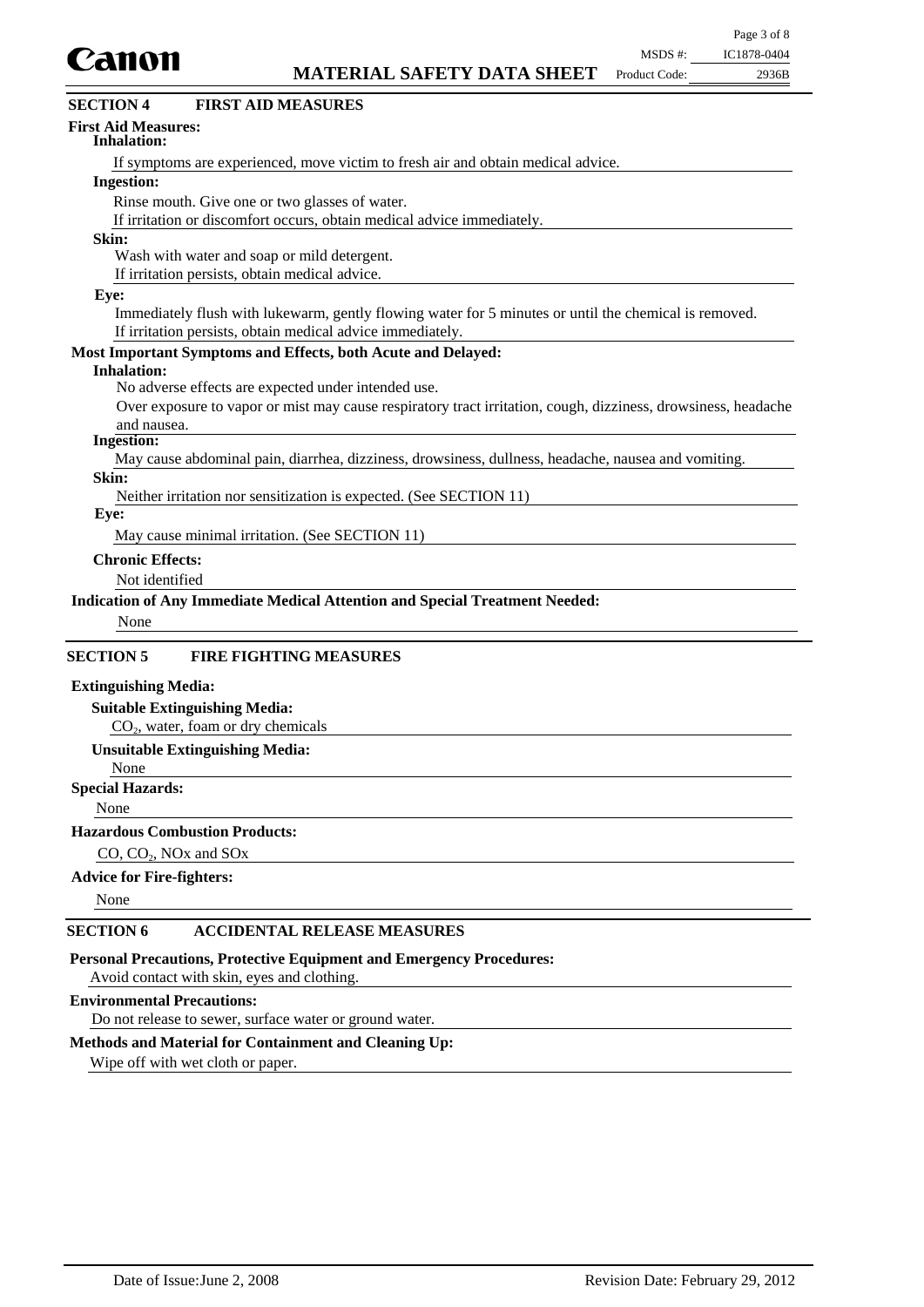|                                       |                                                                      |               | Page 4 of 8 |
|---------------------------------------|----------------------------------------------------------------------|---------------|-------------|
| <b>Canon</b>                          |                                                                      | MSDS #:       | IC1878-0404 |
|                                       | <b>MATERIAL SAFETY DATA SHEET</b>                                    | Product Code: | 2936B       |
| <b>SECTION 7</b>                      | <b>HANDLING AND STORAGE</b>                                          |               |             |
| <b>Precautions for Safe Handling:</b> |                                                                      |               |             |
| Use with adequate ventilation.        |                                                                      |               |             |
|                                       | Avoid contact with skin, eyes and clothing.                          |               |             |
|                                       | In case of contact, wash out the contaminated area immediately.      |               |             |
|                                       | <b>Conditions for Safe Storage, Including Any Incompatibilities:</b> |               |             |
| Keep in a cool and dry place.         |                                                                      |               |             |
| Protect from sunlight.                |                                                                      |               |             |
|                                       | Keep out of the reach of children.                                   |               |             |
| <b>Specific End Uses:</b>             |                                                                      |               |             |
| Ink for Ink Jet Printer.              |                                                                      |               |             |

For more information, please refer to the instruction of this product.

#### **SECTION 8 EXPOSURE CONTROLS / PERSONAL PROTECTION**

| <b>Control Parameters:</b> | <b>USA</b><br><b>OSHA PEL</b>                                                                                  | <b>ACGIH TLV</b>                           | ${\bf EU}$ OEL  |
|----------------------------|----------------------------------------------------------------------------------------------------------------|--------------------------------------------|-----------------|
| Product (Ink)              | Not established                                                                                                | Not established                            | Not established |
| Glycerin                   | Glycerin mist:<br>TWA 15 mg/m <sup>3</sup><br>(Total dust)<br>TWA 5 $\mathrm{mg/m}^3$<br>(Respirable fraction) | Glycerin mist:<br>TWA 10 mg/m <sup>3</sup> | Not established |
|                            |                                                                                                                |                                            |                 |

**Exposure Controls:**

**Engineering Controls:** No special ventilation equipment is needed under intended use of this product. **Individual Protection Measures:**

Eye/Face Protection:  $\Box$  Required  $\boxtimes$  Not Required

 $\Box$  Required  $\boxtimes$  Not Required **Skin Protection:**

**Respiratory Protection:** □ Required ⊠ Not Required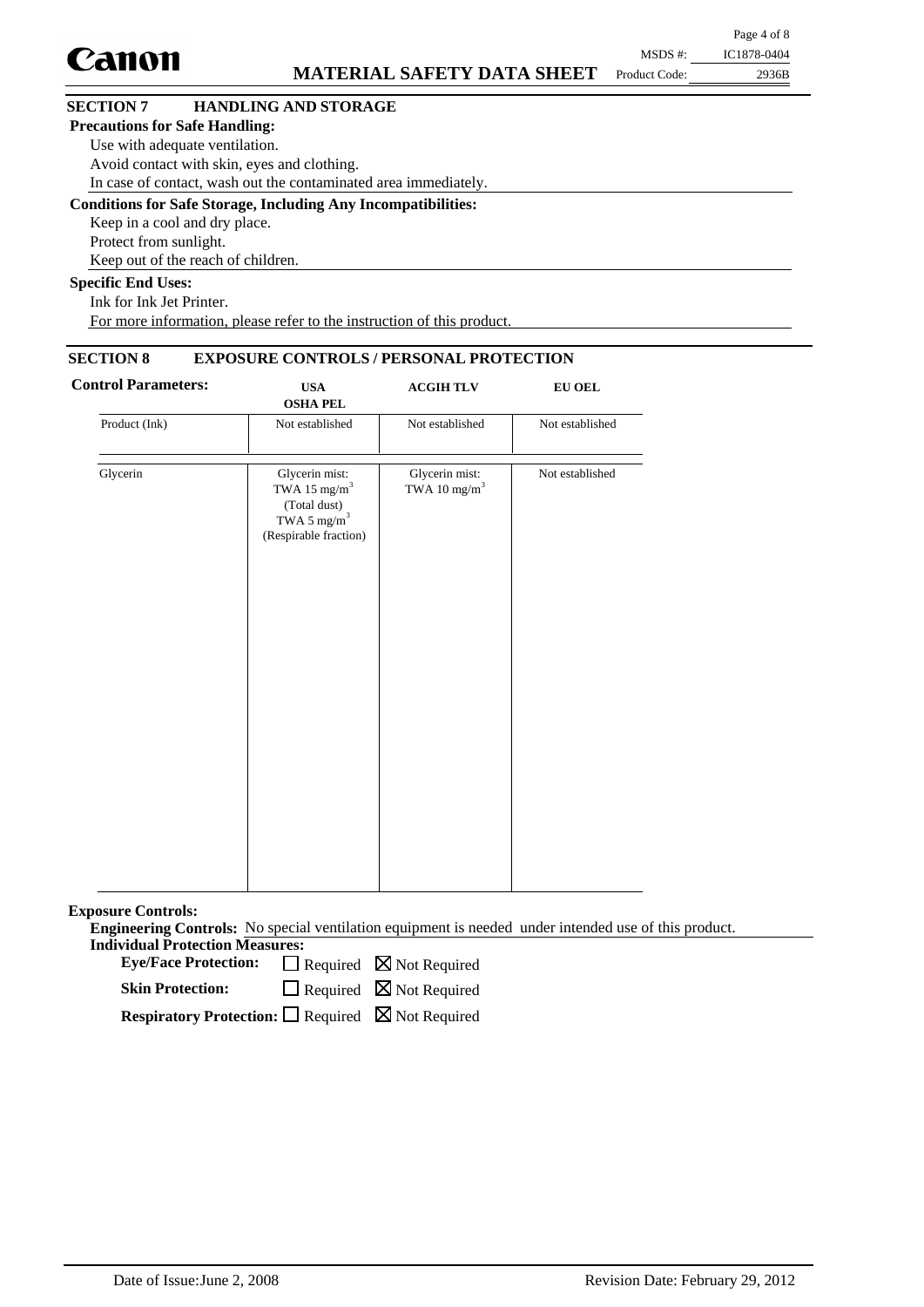Page 5 of 8 MSDS #: IC1878-0404

Product Code:

2936B

# **SECTION 9 PHYSICAL AND CHEMICAL PROPERTIES**

| <b>Information on Basic Physical and Chemical Properties:</b>  |                                    |  |  |  |  |
|----------------------------------------------------------------|------------------------------------|--|--|--|--|
| Appearance:                                                    | Yellow liquid                      |  |  |  |  |
| Odor:                                                          | Slight odor                        |  |  |  |  |
| pH:                                                            | $8 - 9$                            |  |  |  |  |
| Melting Point/Freezing Point (°C):                             | Not available                      |  |  |  |  |
| <b>Initial Boiling Point and</b><br><b>Boiling Range (°C):</b> | Not available                      |  |  |  |  |
| Flash Point(°C):                                               | None (Estimate)                    |  |  |  |  |
| <b>Evaporation Rate:</b>                                       | Not available                      |  |  |  |  |
| <b>Flammability:</b>                                           | Neither flammable nor combustible. |  |  |  |  |
| <b>Upper/Lower Flammable or</b><br><b>Explosive Limits:</b>    | Not available                      |  |  |  |  |
| <b>Vapor Pressure:</b>                                         | Not available                      |  |  |  |  |
| <b>Vapor Density:</b>                                          | Not available                      |  |  |  |  |
| <b>Relative Density:</b>                                       | $1.0 - 1.1$                        |  |  |  |  |
| <b>Water Solubility:</b>                                       | Miscible                           |  |  |  |  |
| <b>Fat Solubility:</b>                                         | Not available                      |  |  |  |  |
| <b>Partition Coefficient (n-Octanol/Water):</b>                | Not available                      |  |  |  |  |
| Auto-ignition Temperature (°C):                                | Not available                      |  |  |  |  |
| Decomposition Temperature(°C):                                 | Not available                      |  |  |  |  |
| Viscosity (mPa s):                                             | $1 - 5$                            |  |  |  |  |
| <b>Explosive Properties:</b>                                   | None (Estimate)                    |  |  |  |  |
| <b>Oxidizing Properties:</b>                                   | None (Estimate)                    |  |  |  |  |
| <b>Other Information:</b>                                      | Not available                      |  |  |  |  |
| <b>SECTION 10</b><br><b>STABILITY AND REACTIVITY</b>           |                                    |  |  |  |  |
| <b>Reactivity:</b><br>None                                     |                                    |  |  |  |  |
| $\boxtimes$ Stable<br><b>Chemical Stability:</b>               | $\Box$ Unstable                    |  |  |  |  |
| <b>Possibility of Hazardous Reactions: None</b>                |                                    |  |  |  |  |

**Incompatible Materials:** Acids, bases, oxidizing materials and reducing agents Hazardous Decomposition Products: CO, CO<sub>2</sub>, NO<sub>x</sub> and SO<sub>x</sub>

**Conditions to Avoid:** None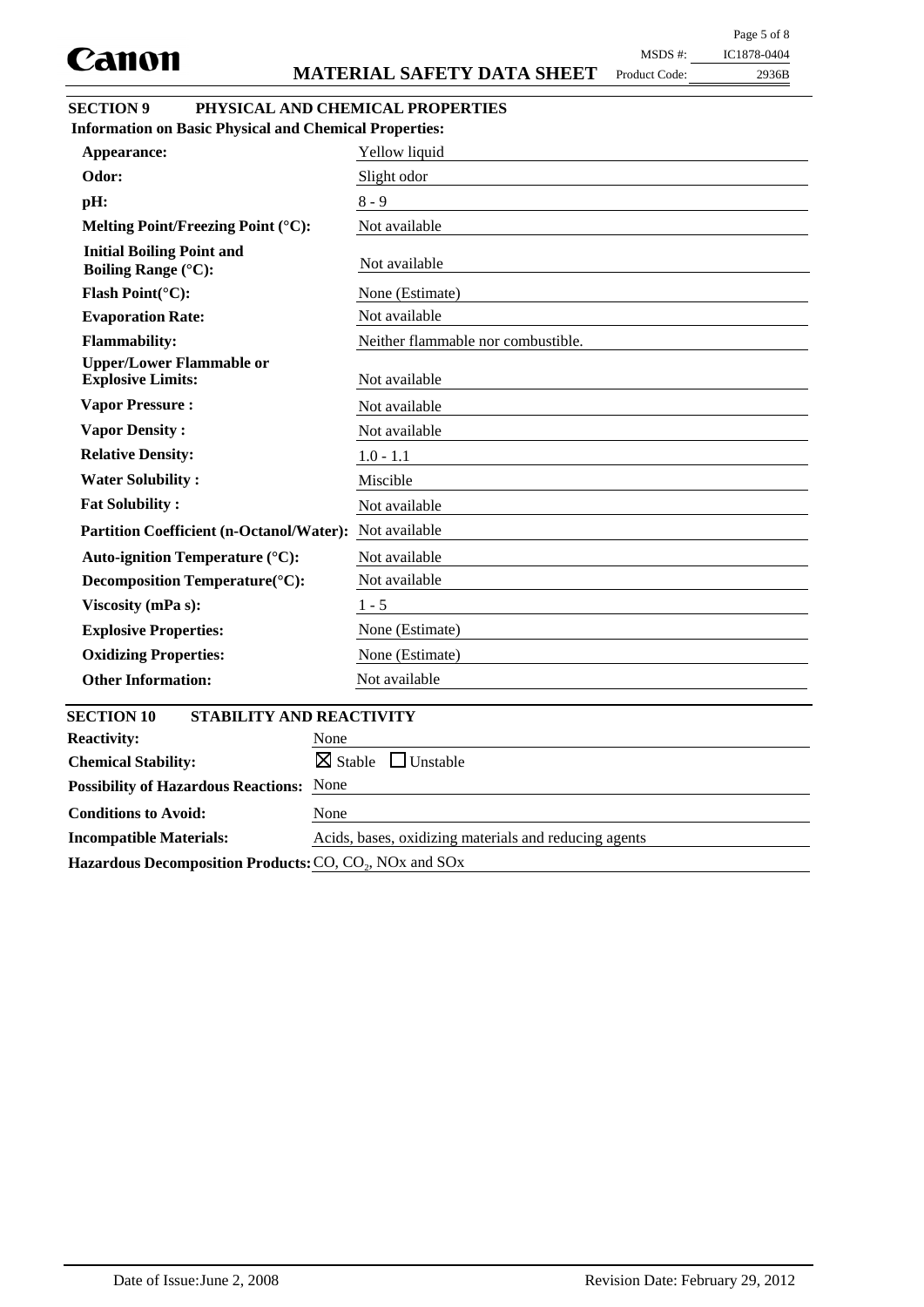

| <b>SECTION 11</b><br><b>TOXICOLOGICAL INFORMATION</b> |  |
|-------------------------------------------------------|--|
|                                                       |  |
| <b>Information on Toxicological Effects:</b>          |  |
| <b>Acute Toxicity:</b>                                |  |
| <b>Inhalation:</b>                                    |  |
| Not available                                         |  |
| <b>Ingestion:</b>                                     |  |
| Not available                                         |  |
| Corrosivity/Irritation:<br>Skin:                      |  |
| Non-irritant (rabbit)                                 |  |
| OECD Guidelines No. 404 (2002), 2004/73/EC Method B4  |  |
| Eve:                                                  |  |
| Minimal irritant (rabbit)                             |  |
| OECD Guidelines No. 405 (2002), 2004/73/EC Method B5  |  |
| <b>Sensitization:</b><br>Skin:                        |  |
| Non-sensitizer (mouse)                                |  |
| OECD Guidelines No. 429 (2002), 2004/73/EC Method B42 |  |
| <b>Repeated Dose Toxicity:</b>                        |  |
| Not available                                         |  |
| <b>Carcinogenicity:</b>                               |  |
| Not available                                         |  |
| <b>Mutagenicity:</b>                                  |  |
| Ames test: Negative (S. typhimurium & E. Coli)        |  |
| <b>Toxicity for Reproduction:</b>                     |  |
| Not available                                         |  |
| <b>Other Information:</b>                             |  |

Not available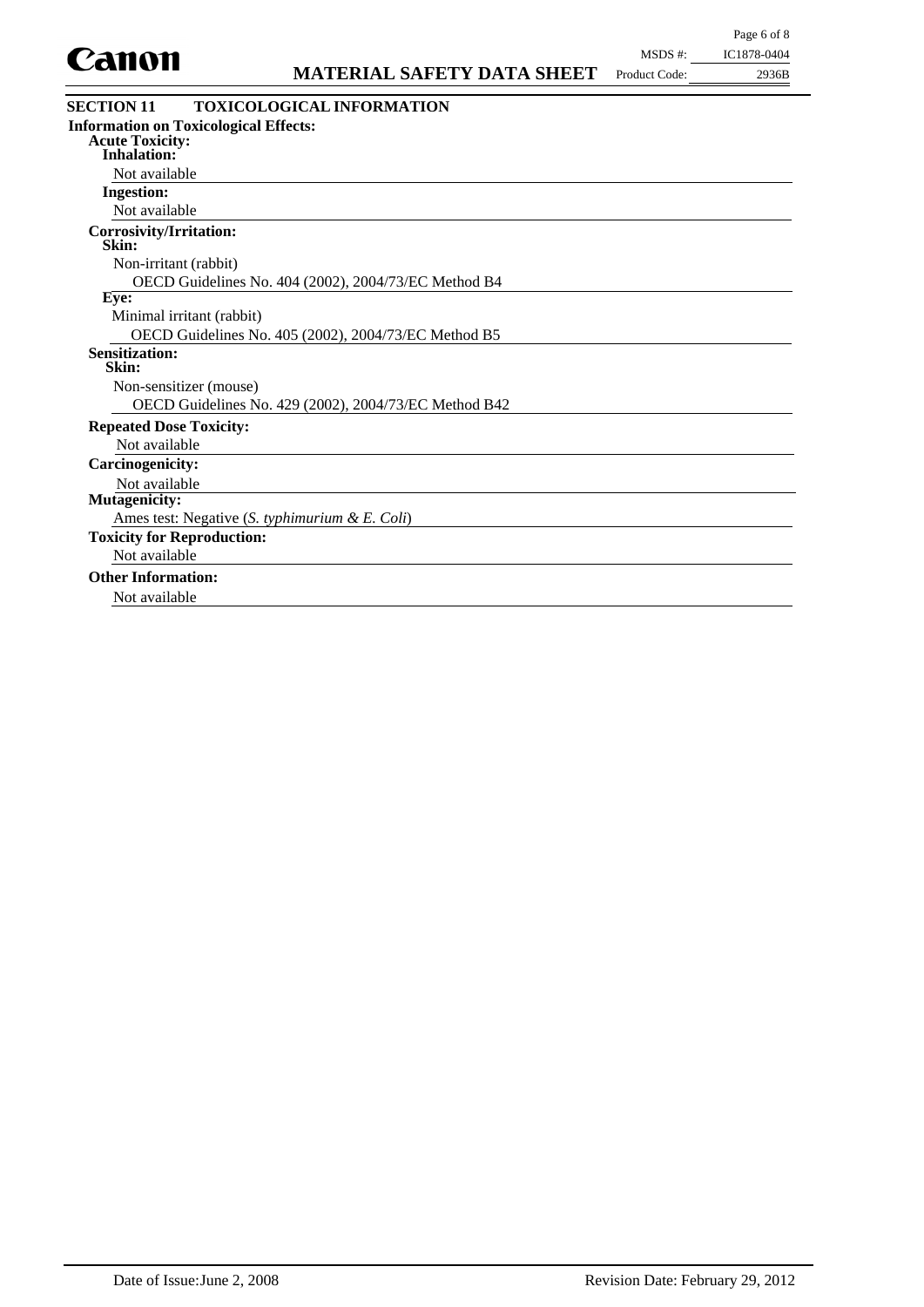| Canon                                                                                               |                                                                                                                        | MSDS #:       | IC1878-0404 |
|-----------------------------------------------------------------------------------------------------|------------------------------------------------------------------------------------------------------------------------|---------------|-------------|
|                                                                                                     | <b>MATERIAL SAFETY DATA SHEET</b>                                                                                      | Product Code: | 2936B       |
| <b>SECTION 12</b>                                                                                   | <b>ECOLOGICAL INFORMATION</b>                                                                                          |               |             |
| <b>Toxicity:</b>                                                                                    | Not available                                                                                                          |               |             |
| Persistence and Degradability: Not available                                                        |                                                                                                                        |               |             |
| <b>Bioaccumulative Potential:</b>                                                                   | Not available                                                                                                          |               |             |
| <b>Mobility in Soil:</b>                                                                            | Not available                                                                                                          |               |             |
| <b>Results of PBT and vPvB</b><br><b>Assessment:</b>                                                | No results that the component(s) of this ink meet(s) the PBT or $vPvB$ criteria under<br>Regulation (EC) No 1907/2006. |               |             |
| <b>Other Adverse Effects:</b>                                                                       | Not available                                                                                                          |               |             |
| <b>SECTION 13</b><br><b>Waste Treatment Methods:</b>                                                | DISPOSAL CONSIDERATIONS<br>Disposal should be subject to federal, state and local laws.                                |               |             |
| <b>SECTION 14</b>                                                                                   | <b>TRANSPORT INFORMATION</b>                                                                                           |               |             |
| <b>UN Number:</b>                                                                                   | None                                                                                                                   |               |             |
| <b>UN Proper Shipping Name:</b>                                                                     | None                                                                                                                   |               |             |
| <b>Transport Hazard Class:</b>                                                                      | None                                                                                                                   |               |             |
| <b>Packing Group:</b>                                                                               | None                                                                                                                   |               |             |
| <b>Environmental Hazards:</b>                                                                       | Not classified as environmentally hazardous under UN Model Regulations and marine<br>pollutant under IMDG Code.        |               |             |
| <b>Special Precautions for User: None</b>                                                           |                                                                                                                        |               |             |
| <b>SECTION 15</b><br>$<$ USA Information $>$<br><b>SARA Title III §313:</b><br><b>Chemical Name</b> | <b>REGULATORY INFORMATION</b>                                                                                          | Weight %      |             |
| None                                                                                                |                                                                                                                        |               |             |
| <b>California Proposition 65:</b><br><b>Chemical Name</b>                                           |                                                                                                                        | Weight %      |             |
| None                                                                                                |                                                                                                                        |               |             |
| $\epsilon$ EU Information $>$                                                                       | Safety, Health and Environmental Regulations/Legislation:                                                              |               |             |
| (EC) No 1907/2006: Authorisation: Not regulated                                                     |                                                                                                                        |               |             |
|                                                                                                     | <b>Restriction:</b><br>Not regulated                                                                                   |               |             |
| (EC) No 1005/2009: Not regulated                                                                    |                                                                                                                        |               |             |
| (EC) No 850/2004:                                                                                   | Not regulated                                                                                                          |               |             |
| (EC) No 689/2008:                                                                                   | Not regulated                                                                                                          |               |             |
| None<br>Others:                                                                                     |                                                                                                                        |               |             |
|                                                                                                     | Chemical Safety Assessment under (EC) No 1907/2006: Not required                                                       |               |             |
| < Canada Information ><br><b>WHMIS Controlled Product:</b>                                          | Not applicable (Manufactured article)                                                                                  |               |             |
| < Australia Information >                                                                           |                                                                                                                        |               |             |
|                                                                                                     | Statement of Hazardous Nature: Not classified as hazardous according to criteria of NOHSC.                             |               |             |

Page 7 of 8